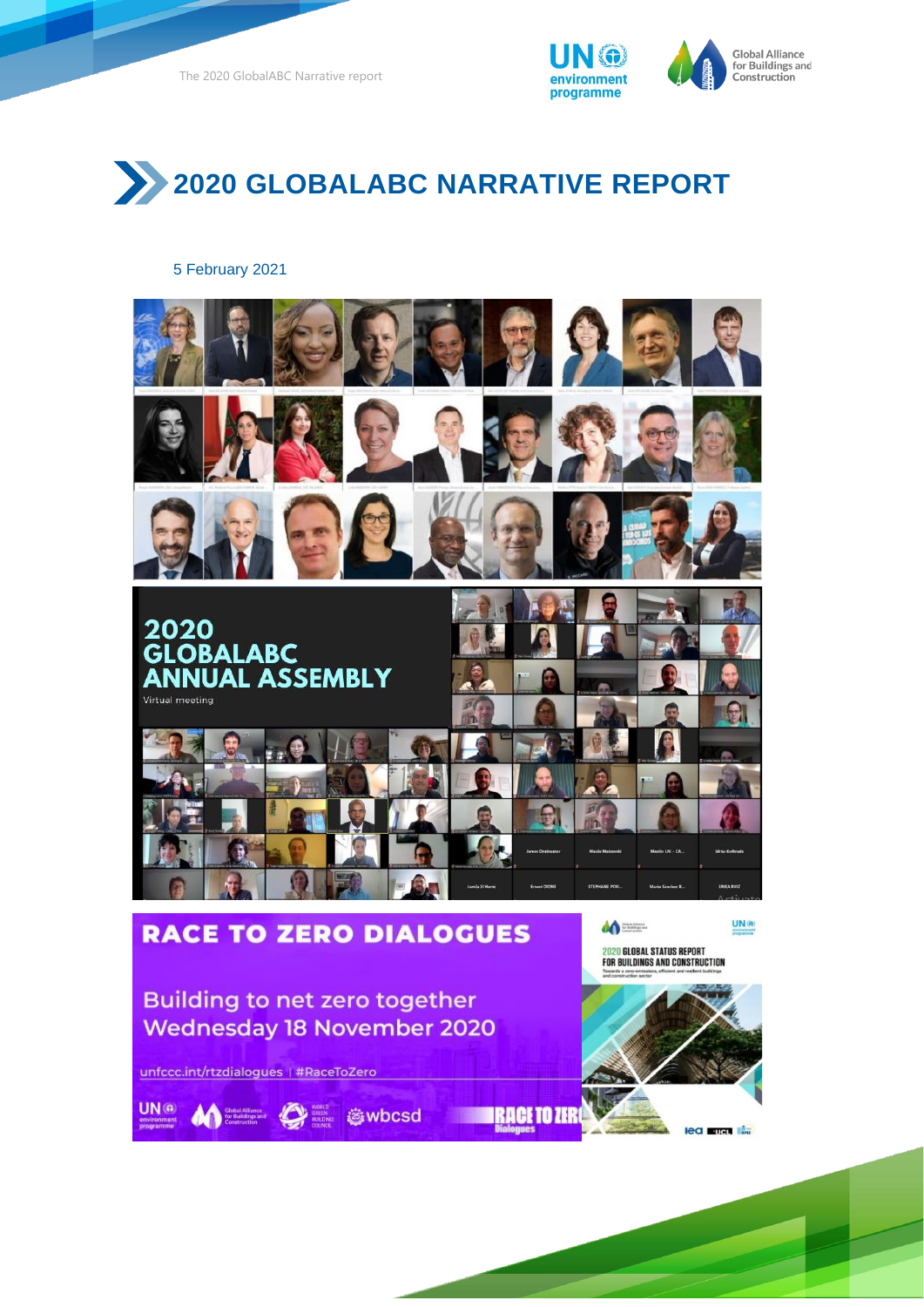



# Contents

| 1.             |                                                                                                |
|----------------|------------------------------------------------------------------------------------------------|
| 2.             |                                                                                                |
| 3.             |                                                                                                |
| 4.             |                                                                                                |
| 5.             |                                                                                                |
| 6.             |                                                                                                |
| 7 <sub>1</sub> |                                                                                                |
|                |                                                                                                |
|                |                                                                                                |
|                |                                                                                                |
|                |                                                                                                |
|                | Key messages from the 2020 Global Status Report for Buildings and Construction (Buildings-GSR) |
|                |                                                                                                |
|                |                                                                                                |
|                |                                                                                                |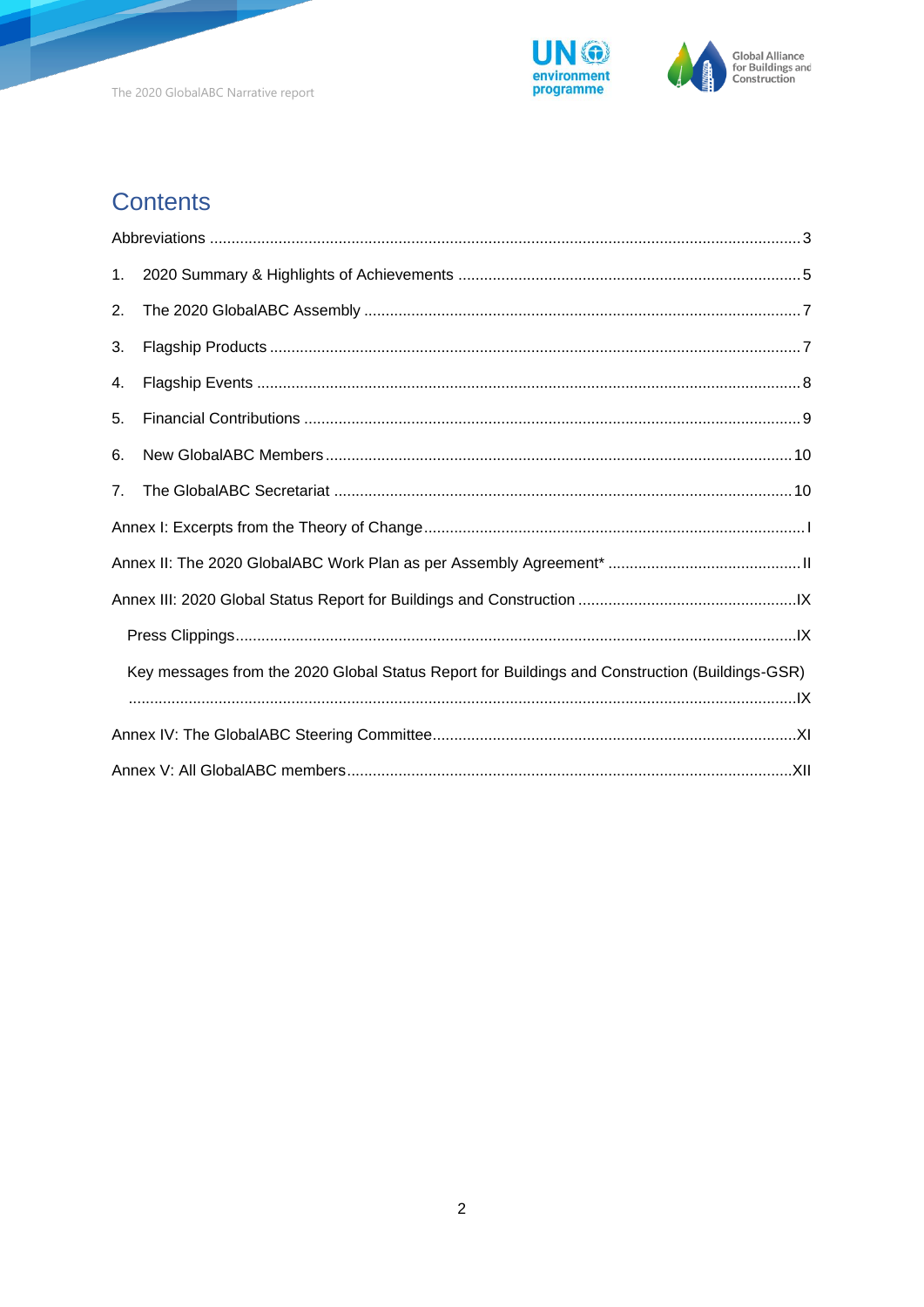



# <span id="page-2-0"></span>**Abbreviations**

| BCT           | <b>Buildings Climate Tracker</b>                                       |
|---------------|------------------------------------------------------------------------|
| BMU           | Federal Ministry for the Environment, Germany                          |
| BMWi          | Federal Ministry for Economic Affairs and Energy, Germany              |
| Buildings-GSR | Global Status Report for Buildings and Construction                    |
| CAA           | Commonwealth Association of Architects                                 |
| CABR          | China Academy of Building Research                                     |
| COP           | Conference of the Parties                                              |
| FDF           | Federal Foreign Office, Switzerland                                    |
| GlobalABC     | Global Alliance for Buildings and Construction                         |
| HLCC          | High-Level Climate Champions                                           |
| IEA           | International Energy Agency                                            |
| IFC           | International Finance Corporation                                      |
| <b>MLMUPC</b> | Ministry of Land Management, Urban Planning and Construction, Cambodia |
| MoC           | Ministry of Construction, Vietnam                                      |
| <b>MPGCA</b>  | Marrakech Partnership for Global Climate Action                        |
| <b>MTES</b>   | Ministry for the Ecological Transition, France                         |
| NDC.          | Nationally Determined Contributions                                    |
| NRCan         | Natural Resources Canada                                               |
| NYC.          | New York City                                                          |
| PEEB          | Programme for Energy Efficiency in Buildings                           |
| QF            | <b>Qatar Foundation</b>                                                |
| <b>RRM</b>    | Regional Roadmap                                                       |
| RTZ           | Race to Zero Dialogues                                                 |
| <b>SDC</b>    | Swiss Agency for Development and Cooperation                           |
| SEA           | Southeast Asia                                                         |
| <b>TEM</b>    | <b>Technical Expert Meeting</b>                                        |
| <b>UAE</b>    | <b>United Arab Emirates</b>                                            |
| UBA           | University of Buenos Aires                                             |
| UK            | United Kingdom                                                         |
| UNDP          | United Nations Development Programme                                   |
| <b>UNEP</b>   | United Nations Environment Programme                                   |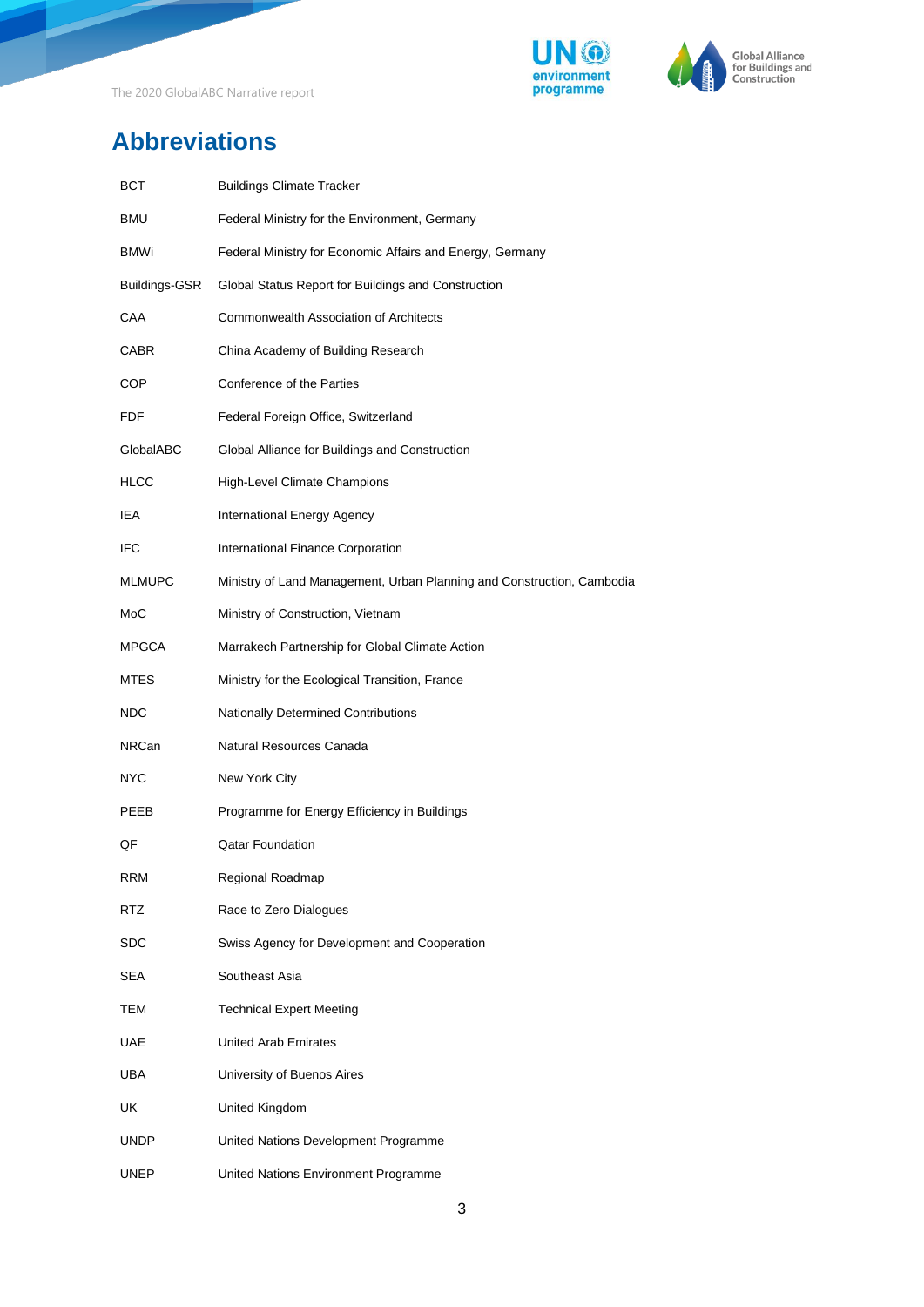





UNFCCC United Nations Framework Convention on Climate Change

WorldGBC World Green Building Council

WRI World Resources Institute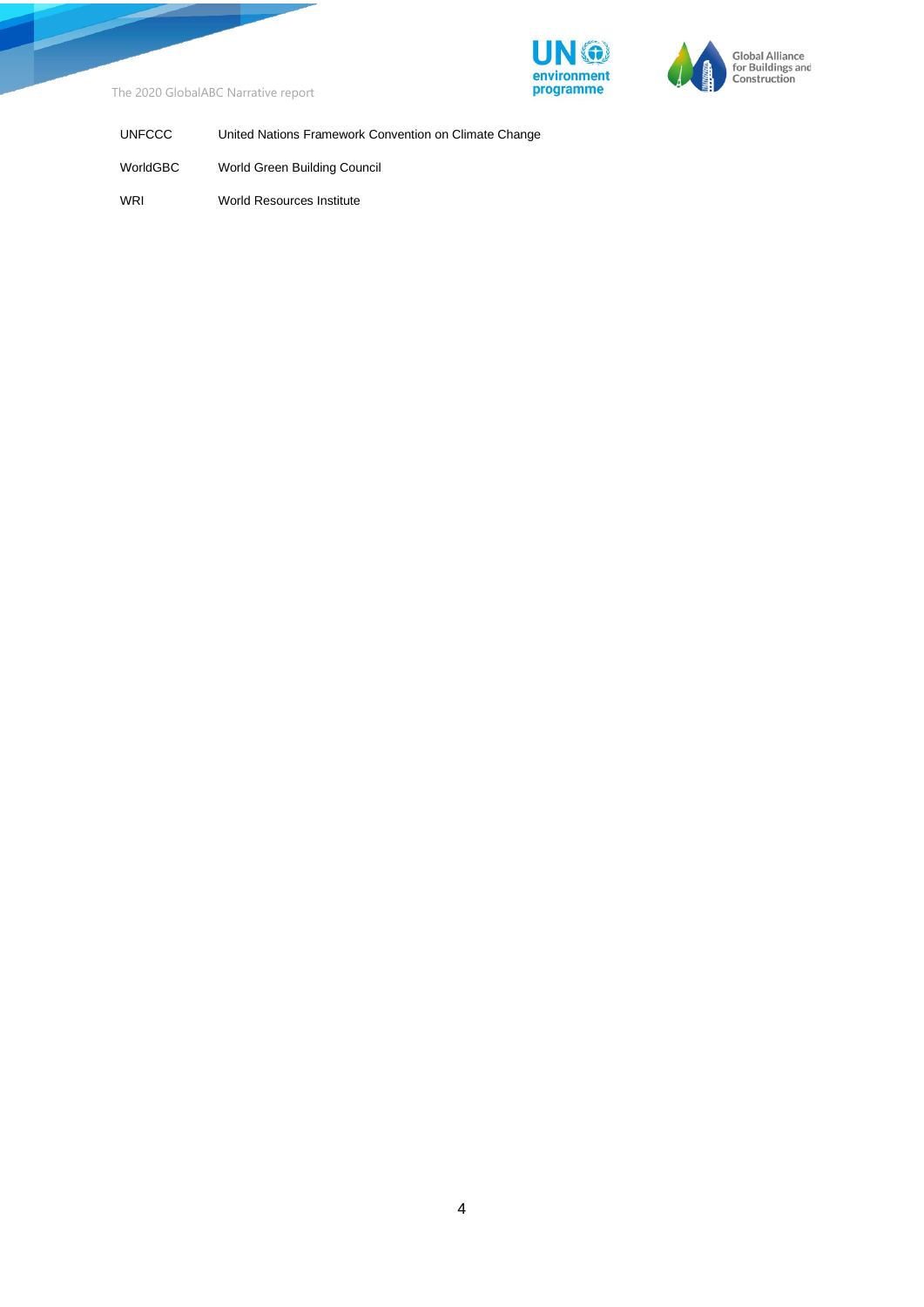



# <span id="page-4-0"></span>**1. 2020 Summary & Highlights of Achievements**

**2020 has been an exceptional year in many ways**. Due to the global pandemic, GlobalABC shifted most of its events and other activities online, starting with the GlobalABC Assembly which needed to be reconfigured at the last minute and took place entirely virtually; to dedicated sessions addressing the impacts of COVID-19 on the sector and looking at the contribution that the sector could make to build beck better if made part of recovery efforts; to several high-level events related to the UNFCCC process, also held in virtual format. Yet**, GlobalABC was able to ensure outreach and member engagement. Overall, GlobalABC strengthened both, the visibility of the sector and radical collaboration across the sector's value chain by effectively providing the collaborative platform for bringing all stakeholders together to work towards a zero-emission, efficient, and resilient buildings and construction sector.** The flagship effort regarding the **global and three regional roadmaps is a game changer**, with the different member consortium efforts that are being rolled out to support additional regional roadmaps and national processes. With now over 150 members, GlobalABC has continued to grow our membership. Highlights of achievements include:

- In the context of COVID-19, the GlobalABC issued a **[call for a renovation wave](https://globalabc.org/news/covid-19-response-globalabc-encouraging-massive-renovation-wave)** to build back better, asking governments to step up energy-efficiency renovation which have a high job and economic recovery potential. The GlobalABC also organized a webinar with the Programme for Energy Efficiency in Buildings (PEEB) on **Green stimulus programmes in the building sector** and has published a range of **[case studies 'Stimulus programmes for green](https://globalabc.org/resources/publications/stimulus-programmes-green-buildings-best-practice-examples)  buildings – [best practice examples'](https://globalabc.org/resources/publications/stimulus-programmes-green-buildings-best-practice-examples)** highlighting how green building stimulus programmes can boost a green Recovery after Covid-19.
- **The completion of the consultative process that involved over 700 stakeholders globally in the development of our Global and the three [Regional Roadmaps,](https://globalabc.org/our-work/forging-regional-pathways-global-and-regional-roadmap) which were successfuly launched** with the International Energy Agency (IEA), and the World Green Building Council (WorldGBC)
- **Pick up of the roadmaps in national processes, including feedback loops taken up into the tools provided by the GlobalABC** from National Roadmaps in Viet Nam (with PEEB and the Ministry of Construction) and Cambodia (with UNDP and Ministry of Land Management, Urban Planning and Construction) and others forthcoming, such as ASEAN (through IEA), Colombia, and Turkey (through WRI)**.** GlobalABC is supporting the extraction of lessons learnt in Viet Nam to feed this back into the GlobalABC tool box, and GlobalABC has also worked on an **NDC template and NDC priorities for the Southeast Asian (SEA)** region, which can serve as an amplification toolbox.
- **Engagement in the UNFCCC process on different levels:**
	- o **The GlobalABC organized this year's United Nations Framework Convention on Climate Change (UNFCCC) Technical Expert Meeting on Mitigation (TEM-M) on "Human settlements: sustainable low-emission housing and building solutions. Technologies and design for buildings, housing and construction**": The TEM-M forms part of the official Conference of the Parties (COP) negotiation process, and an outcome document is submitted to the COP. The GlobalABC organised this TEM-M in three interconnected sessions on [Cool Building for All,](file:///C:/Users/steurern/Documents/2%20GlobalABC/4%20GlobalABC%20admin/3%20GlobalABC%20reporting/3%20Narrative%20report/2020%20narrative%20report/Preliminary%20version/o%09https:/globalabc.org/news/globalabc-leads-unfccc-technical-expert-meeting-mitigation-buildings) [Circular Economy and Buildings,](file:///C:/Users/steurern/Documents/2%20GlobalABC/4%20GlobalABC%20admin/3%20GlobalABC%20reporting/3%20Narrative%20report/2020%20narrative%20report/Preliminary%20version/o%09https:/globalabc.org/news/globalabc-leads-unfccc-technical-expert-meeting-mitigation-buildings-0) and [Pathways Enabling Change](file:///C:/Users/steurern/Documents/2%20GlobalABC/4%20GlobalABC%20admin/3%20GlobalABC%20reporting/3%20Narrative%20report/2020%20narrative%20report/Preliminary%20version/o%09https:/globalabc.org/news/globalabc-leads-unfccc-technical-expert-meeting-mitigation-buildings-1) which saw between 500 and 150 participants.
	- o **GlobalABC took the lead on the Human Settlements - Built Environment Pathway as part of the UNFCCC Marrakech Partnership for Global Climate Action (MPGCA):** The Human Settlements track has been split into two tracks, Built Environment on the one and waste and consumption on the other hand, with GlobalABC leading the built environment part. A Pathway document [\(Executive](https://unfccc.int/documents/259204)  [Summary](https://unfccc.int/documents/259204) and [Action Table\)](https://unfccc.int/documents/201835) was delivered, which builds on the GlobalABC Roadmaps.
	- o **The UNFCCC Race to Zero (RTZ) Dialogues:** The GlobalABC, together with the World Green Building Council (WorldGBC) and the World Business Council for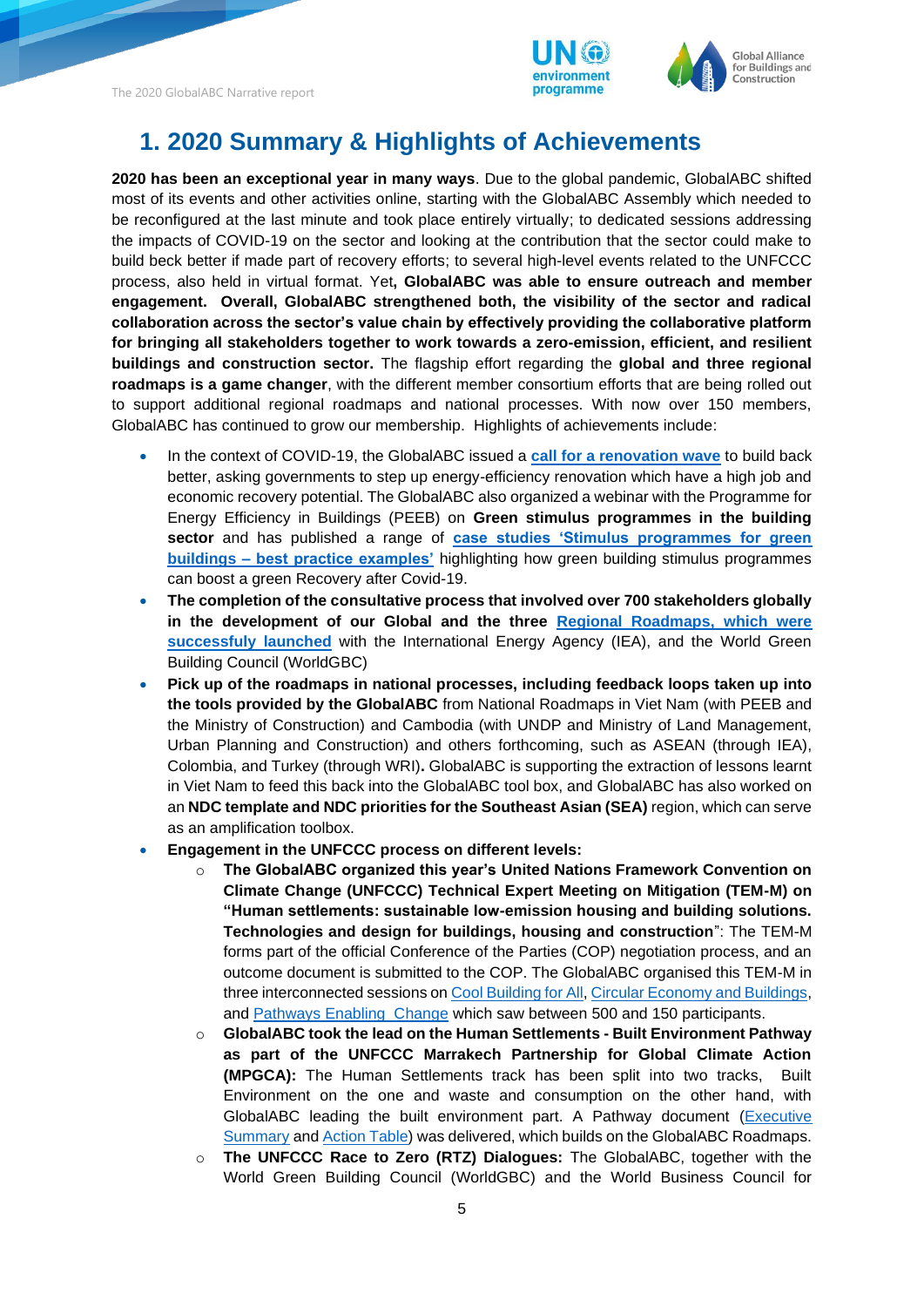



Sustainable Development (WBCSD), organized [the RTZ Dialogues on Built](https://3k91r.r.bh.d.sendibt3.com/mk/cl/f/CVmj_Uz-lQJ8l1CUIOkRJSbmlIqWHCgAHIZbZnMp5_02hByywSwVCTjF9eaLqlXAH7U5mUChWIDKdjeMpiQOreUvID0J01-LjPIiZB9CQpdAR18Z0fO8JiyDEkWcMoCOfYKxPXyxBXqyUxaYR3znKm3EYr_sf3nm8Q8hgRu7HFA4t1oulNec3F7WUkj_QY5slAq3phMcWQ-F3-V8XZNoqh1bqn8aTOgdj_zHLEJ2oQ)  [Environment.](https://3k91r.r.bh.d.sendibt3.com/mk/cl/f/CVmj_Uz-lQJ8l1CUIOkRJSbmlIqWHCgAHIZbZnMp5_02hByywSwVCTjF9eaLqlXAH7U5mUChWIDKdjeMpiQOreUvID0J01-LjPIiZB9CQpdAR18Z0fO8JiyDEkWcMoCOfYKxPXyxBXqyUxaYR3znKm3EYr_sf3nm8Q8hgRu7HFA4t1oulNec3F7WUkj_QY5slAq3phMcWQ-F3-V8XZNoqh1bqn8aTOgdj_zHLEJ2oQ) Focusing on policy, finance, and industry enablers, the RTZ welcomed several CEO's, Ministers, and Heads of organizations which sent a clear message that while the sector is ready, and solutions are there, more ambition is needed.

- o GlobalABC has already started work on **ensuring visibility for the built environment at COP26** through a **Buildings & Real Estate Pavilion**, for which ten expressions of interest for sponsorship were received, and by signing a **letter to the COP26 presidents asking for a dedicated Built Environment Day** if possible at ministerial level and under the coordination of the GlobalABC.
- **[2020 Global Status Report for Buildings and Construction :](http://globalabc.org/news/launched-2020-global-status-report-buildings-and-construction)** This year'[s Buildings-GSR](http://globalabc.org/news/launched-2020-global-status-report-buildings-and-construction) saw several new features and conceptual changes, from a **record-breaking 90+ member submissions**, to **emerging issues** including a chapter on COVID-19 impacts and the potential for building back better; and a new **Buildings Climate Tracker (BCT),** a composite index to track decarbonization progress. This year's Buildings-GSR was accompanied by a communications and amplification toolkit a which included key messages (see Annex III). The report was launched via an online press conference and generated significant **media interest**, among others by **[Thomson Reuters,](https://news.trust.org/item/20201216162555-kfykb/) BBC World Service Radio, the New York Times, [Daily](https://www.dailymail.co.uk/sciencetech/article-9059249/Construction-related-CO2-emissions-hit-record-high-report-reveals.html)  [Mail](https://www.dailymail.co.uk/sciencetech/article-9059249/Construction-related-CO2-emissions-hit-record-high-report-reveals.html) (UK), [Express](https://www.express.co.uk/news/uk/1373202/amazon-plastic-air-packaging-environmental-damage) (UK), [Der Spiegel](https://www.spiegel.de/wissenschaft/mensch/klimawandel-38-prozent-der-co2-emissionen-stammen-aus-dem-gebaeudesektor-a-b31a21c4-a3bb-4b00-a5fc-869091ee6ca4) (Germany), [Science.ORF](https://science.orf.at/stories/3203591/) (Austria), [Deutsche](https://www.handelsblatt.com/dpa/wirtschaft-handel-und-finanzen-un-behoerde-co2-ausstoss-im-gebaeude-und-bausektor-auf-hoechstniveau/26725036.html)  [Presse Agentur](https://www.handelsblatt.com/dpa/wirtschaft-handel-und-finanzen-un-behoerde-co2-ausstoss-im-gebaeude-und-bausektor-auf-hoechstniveau/26725036.html) (via Handelsblatt, Germany)** (see below and Annex III for a full press review).
- **A new GlobalABC visual identity and communications toolkit**: The GlobalABC has an updated visual identity with our messages and products clearly visibly as coming from GlobalABC. This includes our [new website,](http://www.globalabc.org/) our case study and PowerPoint template, and designed key messages and infographics linked to our 2020 Buildings-GSR.
- **A new Steering Committee :** This year's Steering Committee (SC) election took place entirely online. GlobalABC received many applications for seats highlighting our member interest and engagement. The Steering Committee is composed of a mix of members that are staying on and new additions to the SC. We welcome the following **new SC members** (in alphabetical order): The China Academy of Building Research (CABR), CUES Foundation, The German Federal Ministry for the Environment (BMU), replacing the Federal Ministry for Economic Affairs and Energy-BMWi), Natural Resources Canada (NRCan), the Programme for Energy Efficiency in Buildings (PEEB), and the World Resources Institute (WRI). We wish to extend a warm thank you to all outgoing and continuing SC members for their dedication and commitment.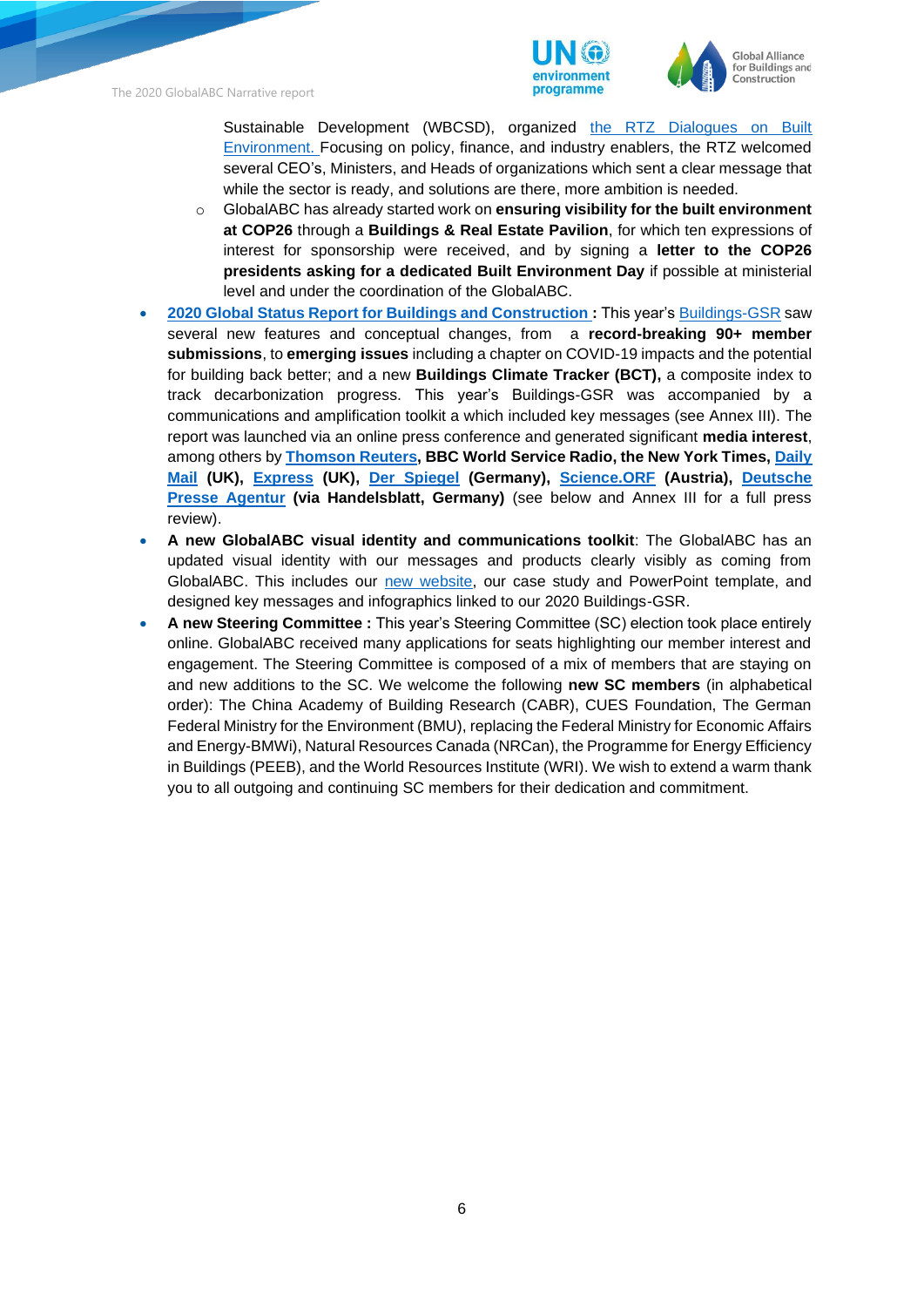



### <span id="page-6-0"></span>**2. The 2020 GlobalABC Assembly**

The 2020 GlobalABC, which was meant to be held back to back with the Berlin Energy Transition Dialogue (BETD) and kindly hosted by Germany, had to be redesigned at short notice due to COVID-19 related travel restrictions and took place entirely online. The Assembly presented, discussed, and where applicable approved the GlobalABC Theory of Change (see excerpts in Annex I), the 2020 work plan, Work Area objectives, 2020 budget, and many other topics. The 2020 Annual assembly of the GlobalABC allowed for experiencing a new format, online, with almost 70 participants. It featured two days of vibrant interaction and exchange, proving that distance can be abolished, ideas exchanges and decisions taken. GlobalABC had the pleasure of exchanging with Nigel Topping, the UK High-Level Climate Champion, and meeting his team. The two days allowed for meeting new members, reporting on last year's achievements, looking forward and presenting the workplan and work areas activities, communicating and keeping spirits high in these difficult times.

### <span id="page-6-1"></span>**3. Flagship Products**

**The completion of the consultative process that involved over 700 stakeholders globally in the development of our Global and the three [Regional Roadmaps,](https://globalabc.org/our-work/forging-regional-pathways-global-and-regional-roadmap) which were successfully launched**: Cooperating with the International Energy Agency (IEA), and the World Green Building Council (WorldGBC), the GlobalABC launched the Latin America Roadmap in quarter 2, and the Africa and Asia Regional Roadmaps in quarter 4. All launches saw high attendance and interest from stakeholders of relevant regions.

**Pick up of the roadmaps in national processes, including feedback loops taken up for tools provided by the GlobalABC:** A testimony to the usefulness of the Regional Roadmaps, work has begun on cascading them to the national level, working with partners to decarbonize the sector along its value chain. In Viet Nam, the Programme for Energy Efficiency in Buildings (PEEB) is supporting the Ministry of Construction (MoC) on a buildings roadmap linked to the country's Nationally Determined Contribution (NDC), based on the GlobalABC regional Roadmap and holistic approach; GlobalABC is supporting the extraction of lessons learnt in Viet Nam to feed this back into the GlobalABC tool box, and GlobalABC has also worked on an NDC template and NDC priorities for the Southeast Asian (SEA) region, which can serve as an amplification toolbox. In Cambodia, UNEP is working with the United Nations Development Programme (UNDP) and the Ministry of Land Management, Urban Planning and Construction (MLMUPC) on a national roadmap, also linked to the country's NDC and using the GlobalABC Roadmap as a model and starting point. This work takes place under the climate promise and is a result of pitch of the regional roadmaps by the Secretariat to UNDP. The IEA is starting work on sub-regional roadmaps with ASEAN and with India; The World Resources Institute is beginning work on local roadmaps with cities in Colombia and in Turkey.

The **[2020 Global Status Report for Buildings and Construction :](http://globalabc.org/news/launched-2020-global-status-report-buildings-and-construction)** This year's [Buildings-GSR](http://globalabc.org/news/launched-2020-global-status-report-buildings-and-construction) saw several new features and conceptual changes, from a **record-breaking 90+ submissions** in the form of survey responses, case studies, and examples submitted by members and the global buildings and construction community, including new contributors such as the World Health Organisation and the Cool Coalition, to **emerging issues** including a chapter on COVID-19 impacts and the potential for building back better; chapters on materials and circular economy, health, cooling and nature-based solutions. And importantly, a new **Buildings Climate Tracker (BCT)** has been introduced, a composite index to track decarbonization progress. This year's Buildings-GSR was accompanied by a communications and amplification toolkit a which included key messages (see Annex III) and key diagrams and infographics. The report was launched via an online press conference and generated significant **media interest**, among others by **[Thomson Reuters,](https://news.trust.org/item/20201216162555-kfykb/) BBC World Service Radio, The New York Times, [World Economic Forum,](https://www.weforum.org/agenda/2021/01/planet-warming-emissions-buildings-construction-climate-goals-risk/) [Daily Mail](https://www.dailymail.co.uk/sciencetech/article-9059249/Construction-related-CO2-emissions-hit-record-high-report-reveals.html) (UK), [Express](https://www.express.co.uk/news/uk/1373202/amazon-plastic-air-packaging-environmental-damage) (UK), [Der Spiegel](https://www.spiegel.de/wissenschaft/mensch/klimawandel-38-prozent-der-co2-emissionen-stammen-aus-dem-gebaeudesektor-a-b31a21c4-a3bb-4b00-a5fc-869091ee6ca4) (Germany), [Science.ORF](https://science.orf.at/stories/3203591/) (Austria), [Deutsche Presse Agentur](https://www.handelsblatt.com/dpa/wirtschaft-handel-und-finanzen-un-behoerde-co2-ausstoss-im-gebaeude-und-bausektor-auf-hoechstniveau/26725036.html) (via Handelsblatt, Germany)**, [JoongAng Ilbo](https://news.joins.com/article/23947630?cloc=joongang-section-moredigitalfirst) (South Korea) [The Verge](https://www.theverge.com/22178481/buildings-greenhouse-gas-emissions-climate-change-united-nations-report) (USA), [Gizmodo](https://earther.gizmodo.com/buildings-are-becoming-a-huge-source-of-carbon-pollutio-1845890582) (USA), [MSN](https://www.msn.com/en-sg/news/techandscience/the-stimulus-bill-will-phase-out-super-greenhouse-gases/ar-BB1c9p46) (Singapore), [Euractiv](https://www.euractiv.com/section/energy/news/planet-warming-emissions-from-buildings-put-climate-goals-at-risk/) (Belgium), [Scientias](https://www.scientias.nl/co2-uitstoot-van-de-bouw-bereikt-recordhoogte/)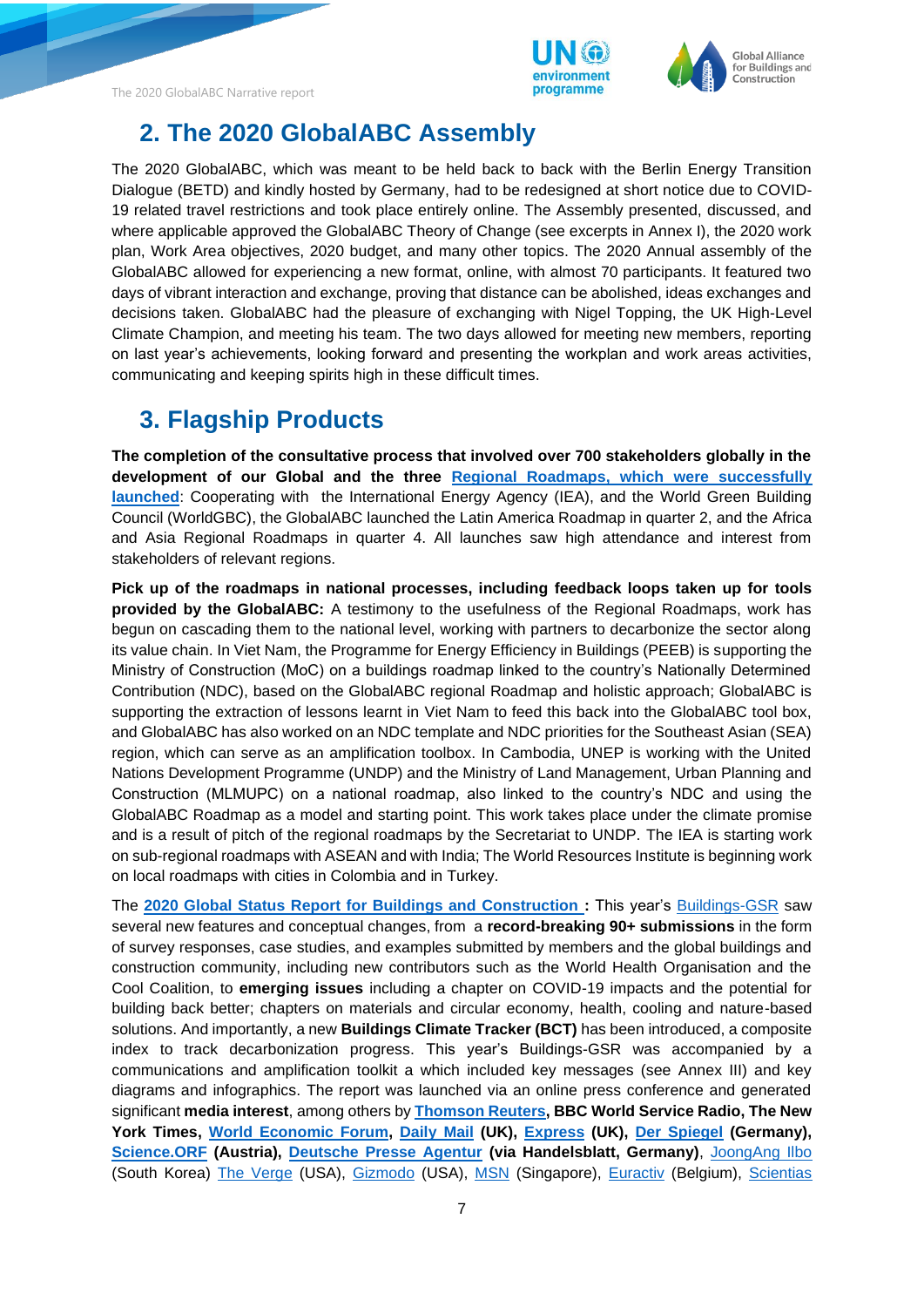



(Netherlands), [Replicario](https://replicario.com.br/como-reduzir-as-crescentes-emissoes-de-gases-de-efeito-estufa-dos-edificios/) (Brazil), [Environment Magazine](https://www.environnement-magazine.fr/pollutions/article/2020/12/16/131589/2019-les-emissions-co2-des-batiments-atteignent-des-sommets) (France), [Repubblica](https://www.repubblica.it/green-and-blue/2020/12/17/news/rapporto_onu_le_emissioni_di_co2_legate_agli_edifici_hanno_raggiunto_il_record-278668982/) (Italy), [NTV](https://www.ntv.com.tr/dunya/insaat-ve-yapi-endustrisi-dunyadaki-karbon-emisyonlarinin-ucte-birinden-fazlasina-neden-oluyor,Z_R8Oi4poEG2H4_d_qUSTg) (Turkey), [Die Presse\(](https://www.diepresse.com/5912673/unep-co2-ausstoss-im-gebaude-und-bausektor-auf-hochstniveau)Austria), [Global Times](https://www.globaltimes.cn/content/1210260.shtml) (China), [Down to Earth,](https://www.downtoearth.org.in/news/air/co2-emissions-from-building-sector-highest-in-2019-unep-74674) [Il Piccolo](https://nuovavenezia.gelocal.it/green-and-blue/2020/12/17/news/rapporto_onu_le_emissioni_di_co2_legate_agli_edifici_hanno_raggiunto_il_record-278668982/) (Italy), [eldyar](https://www.eldyar.net/show286881) (Egypt), [Economic](https://energy.economictimes.indiatimes.com/news/coal/79771220)  [Times](https://energy.economictimes.indiatimes.com/news/coal/79771220) (India), [People's Daily](http://french.peopledaily.com.cn/Afrique/n3/2020/1217/c96852-9800100.html) (China), [Climate Control News](https://www.climatecontrolnews.com.au/news/latest/record-breaking-emissions-from-global-building-sector) (Australia)[, Agencia EFE](https://www.efe.com/efe/espana/sociedad/edificios-y-el-sector-de-la-construccion-suman-38-las-emisiones-globales-co2/10004-4420918?utm_source=wwwefecom&utm_medium=rss&utm_campaign=rss) (Spain)[, IndoAsia](https://www.prokerala.com/news/articles/a1112381.html)  [News Service](https://www.prokerala.com/news/articles/a1112381.html) (India), [Middle East North Africa Financial Network](https://menafn.com/1101291035/Buildings-related-emissions-hit-record-high-Report) (Jordan), [SERVIMEDIA](http://www.diariosigloxxi.com/texto-s/mostrar/391760/emisiones-mundiales-co2-edificios-marcan-nuevo-record-anual-segun-onu) (Spain), [Courthouse News Service](https://www.courthousenews.com/un-says-green-buildings-hold-key-to-net-zero-carbon-goal/) (USA).

**GlobalABC took the lead to develop the Human Settlements - Built Environment Pathway as part of the UNFCCC Marrakech Partnership for Global Climate Action (MPGCA):** The Human Settlements track has been split into two tracks, Built Environment on the one and waste and consumption on the other hand, with GlobalABC leading the built environment part. A Pathway document was delivered, which builds on the GlobalABC Roadmaps.

**Parisaversary video:** Together with WorldGBC, the GlobalABC produced a video 'Buildings and Construction – [Waking the Sleeping Giant'](file:///C:/Users/steurern/Documents/2%20GlobalABC/4%20GlobalABC%20admin/3%20GlobalABC%20reporting/3%20Narrative%20report/2020%20narrative%20report/Preliminary%20version/•A%20first%20draft%20of%20the%20adaptation%20report%20will%20be%20available%20by%2015%20October%20which%20will%20be%20circulated%20to%20SC%20for%20a%20red-flag%20review%20on%20content%20by%20the%20third%20week%20October%20with%20one-week%20turn-around.%20The%20release%20is%20planned%20for%20in%20March%202021%20in%20Morocco%20(TBC),%20and%20key%20measures%20are%20planned%20to%20be%20presented%20at%20COP26.) based on Race to Zero Dialogues and submissions received by members. The video was part of the 'Parisaversary', celebrating 5 years since the Paris Agreement at COP21.

In the context of COVID-19, the GlobalABC issued a **[call for a renovation wave](https://globalabc.org/news/covid-19-response-globalabc-encouraging-massive-renovation-wave)** to build back better, asking governments to step up energy-efficiency renovation which have a high job and economic recovery potential.

Under leadership from Morocco, France, and Observatoire Immobilier Durable (OID), GlobalABC is finalising a Buildings and Construction **Adaptation Report** as part of WA2's sub-group on adaptation, to be launched in 2021 possibly as part of the Adaptation Summit. GlobalABC has picked up on work initiated by WA-5 on guidelines for **Buildings Passport**, with are open for consultation and will be launched in Quarter 1 of 2021; as well as on **'10 key measures to decarbonize the buildings and construction sector'** as part of WA 1, serving as a 'first aid kit' on decarbonization measures, to be launched in quarter 2 of 2021.

### <span id="page-7-0"></span>**4. Flagship Events**

Next to our launch events for the Regional Roadmaps, the 2020 Buildings-GSR, The GlobalABC Assembly, and the Steering Committee Election, the GlobalABC organized or participated in the following events:

#### **Engagement in the UNFCCC process:**

• **The United Nations Framework Convention on Climate Change (UNFCCC) Technical Expert Meeting on Mitigation (TEM-M) on "Human settlements: sustainable low-emission housing and building solutions. Technologies and design for buildings,** 

**housing and construction**": The GlobalABC organised this year's TEM-M. The TEM-M forms part of the official Conference of the Parties (COP) negotiation process, and an outcome document of the sessions that are held every year on predefined subject areas are submitted to the COP. The GlobalABC organised this TEM-M in three interconnected sessions on [Cool](file:///C:/Users/steurern/Documents/2%20GlobalABC/4%20GlobalABC%20admin/3%20GlobalABC%20reporting/3%20Narrative%20report/2020%20narrative%20report/Preliminary%20version/o%09https:/globalabc.org/news/globalabc-leads-unfccc-technical-expert-meeting-mitigation-buildings)  [Building for All,](file:///C:/Users/steurern/Documents/2%20GlobalABC/4%20GlobalABC%20admin/3%20GlobalABC%20reporting/3%20Narrative%20report/2020%20narrative%20report/Preliminary%20version/o%09https:/globalabc.org/news/globalabc-leads-unfccc-technical-expert-meeting-mitigation-buildings) [Circular Economy and Buildings,](file:///C:/Users/steurern/Documents/2%20GlobalABC/4%20GlobalABC%20admin/3%20GlobalABC%20reporting/3%20Narrative%20report/2020%20narrative%20report/Preliminary%20version/o%09https:/globalabc.org/news/globalabc-leads-unfccc-technical-expert-meeting-mitigation-buildings-0) and [Pathways Enabling Change.](file:///C:/Users/steurern/Documents/2%20GlobalABC/4%20GlobalABC%20admin/3%20GlobalABC%20reporting/3%20Narrative%20report/2020%20narrative%20report/Preliminary%20version/o%09https:/globalabc.org/news/globalabc-leads-unfccc-technical-expert-meeting-mitigation-buildings-1) They built on the regional TEM-Ms to which we had contributed as well, with speaker and programmatic suggestions and they saw between 500 and 150 participants.

• **The UNFCCC Race to Zero (RTZ) Dialogues:** The GlobalABC, together with the World Green Building Council (WorldGBC) and the World Business Council for Sustainable Development (WBCSD), organized [the RTZ Dialogues on Built Environment.](https://3k91r.r.bh.d.sendibt3.com/mk/cl/f/CVmj_Uz-lQJ8l1CUIOkRJSbmlIqWHCgAHIZbZnMp5_02hByywSwVCTjF9eaLqlXAH7U5mUChWIDKdjeMpiQOreUvID0J01-LjPIiZB9CQpdAR18Z0fO8JiyDEkWcMoCOfYKxPXyxBXqyUxaYR3znKm3EYr_sf3nm8Q8hgRu7HFA4t1oulNec3F7WUkj_QY5slAq3phMcWQ-F3-V8XZNoqh1bqn8aTOgdj_zHLEJ2oQ) The RTZ dialogues, which were held on different thematics took



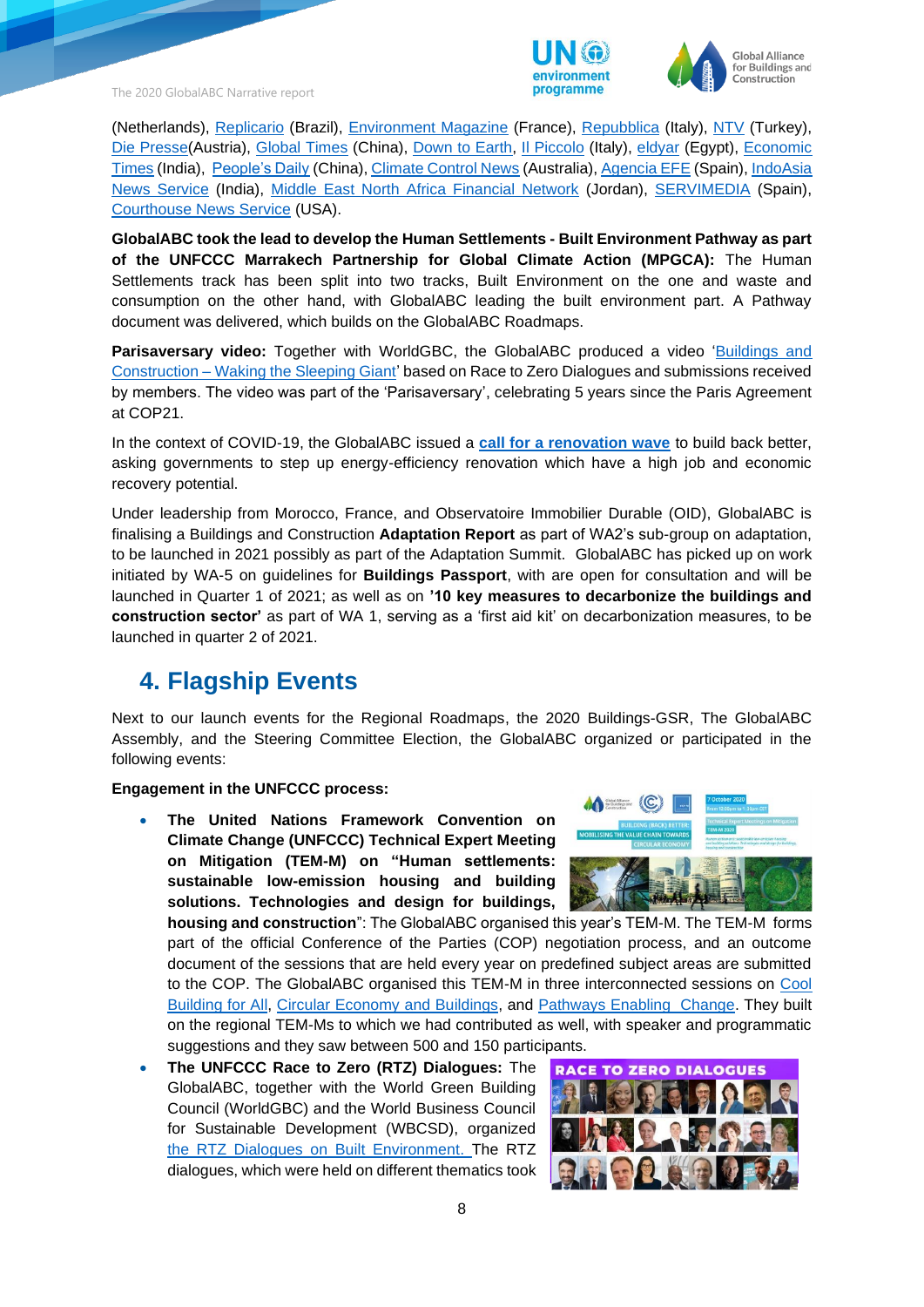



place over 9 days and were hosted by the High-Level Climate Champions (HLCC from the United Kingdom (UK) and Chile). Focusing on policy, finance, and industry enablers, the RTZ welcomed several Chief Executive Officers, Ministers, and Heads of organizations and asked the question 'what are you going to do to race the built environment to zero?'. Participants sent a clear message that the sector is ready, and solutions are there, but more ambition is needed.

• The GlobalABC, in cooperation with the Global Buildings Performance Network (GBPN), launched "Adopting Decarbonization Policies in the Buildings and Construction Sector", presenting the key findings of the new report, followed by a panel discussion with experts from government and private sector. It provides a review of the evidence of the impact of implementing cost-effective policy measures to reduce the carbon footprint of the buildings and construction sector. The webinar gathered experts from Germany, Australia, Indonesia to present their buildings climate action and correlated impact, as well as from WBCSD.



Collectively, the presentations outlined the pathway to adopting decarbonization policies across the sector and how it demands a "whole of government" approach: Ministries must work together with national and local government and in consultation with the private sector, all the more given the highly fragmented value chain of this sector.

Jointly with PEEB, GlobalABC co-organized a webinar **'Green Buildings vs the Crisis' focusing on how investing in green buildings is essential for building back better'.** In this context, [eight case](https://globalabc.org/resources/publications/stimulus-programmes-green-buildings-best-practice-examples)  [studies on green finance](https://globalabc.org/resources/publications/stimulus-programmes-green-buildings-best-practice-examples) were launched.

GlobalABC also participated in the **Climate Week NYC** via the event 'Materials Talk Live' organized by LafargeHolcim; in '**How Hotels can benefit from sustainability in their recovery'** with the International Tourism Partnership and the International Finance Corporation (IFC) as part of **the Green Building Week**; and in the context of GlobalABC's work on **Buildings Passports under Work Area 5,** the GlobalABC held two webinars on introducing the Buildings Passports guidelines and gathering feedback. The Guidelines are currently open for consultation with all members.

### <span id="page-8-0"></span>**5. Financial Contributions**

The GlobalABC received and utilized direct financial contributions from the German Federal Ministry for Economic Affairs (BMWi), the Federal Foreign Office/Swiss Agency for Development and Cooperation (SDC; includes rolled-over funds from 2019), the Ministry for Ecological Transition (MTES) France, and Natural Resources Canada (NRCan), next to many indirect and in-kind contributions. Below a breakdown of direct financial contributions.

In line with our Resource Mobilisation strategy, we have started to work with partners for them to include GlobalABC in their funding proposals as part of outreach and advocacy components. Several funding proposals are under consideration, and others are under preparation.

*Please note that the table underneath refers to direct cash contributions only; it does not reflect the secondment by France of a staff to the Secretariat (until end September), nor the in-kind contribution by UNEP via the time spent by the Head of Secretariat / Head of Cities Unit, UNEP communications, administration, and senior management. Furthermore, please note that the GlobalABC has already received a direct financial contribution from France for the year 2021. As this will be used next year, it is not reflected in the break-down below.*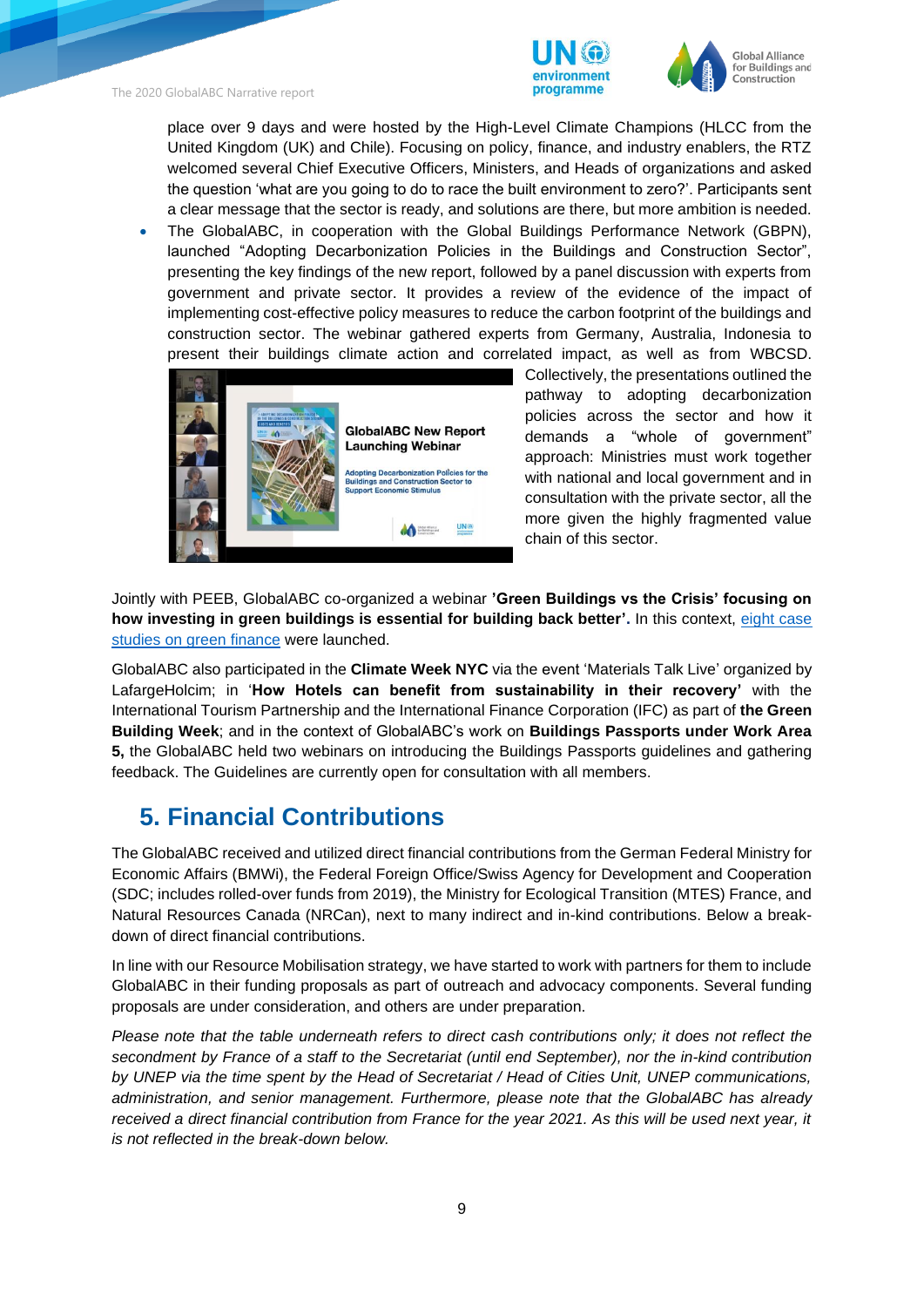



#### <span id="page-9-0"></span>**6. New GlobalABC Members**

In 2020, GlobalABC saw strong growth in membership. GlobalABC now counts over 150 members and welcomed, among others: [BIM Africa;](https://bimafrica.org/) [Chile Green Building Council;](https://www.chilegbc.cl/) [EGS Bangkok;](http://www.egs-bangkok.com/) [Grupo ACA;](https://grupo-aca.com/) [IFDN](https://ifdn.org/)  [Group;](https://ifdn.org/) [Solar Impulse Foundation;](https://solarimpulse.com/) [State of Tamil Nadu](http://www.tnifmc.com/) (India); [University of Buenos Aires](http://www.uba.ar/) (UBA); [Commonwealth Association of Architects](https://thecommonwealth.org/organisation/commonwealth-association-architects-caa) (CAA); [GRIHA Council;](https://www.grihaindia.org/) Qatar Foundation (QF), Majid Al Futtaim, Lalitpur Metropolitan City (Nepal).

### <span id="page-9-1"></span>**7. The GlobalABC Secretariat**

As of end of 2020, the Secretariat composition is as follows:

- Head of Secretariat (in-kind contribution by UNEP): 0.4 full-time equivalent.
- Programme Management Officer: 1 full-time equivalent member outreach/day-to-day management.
- Communication officer support (in-kind contribution by UNEP) 0.15 full-time equivalent communications strategy
- Administrative support (in-kind contribution by UNEP): 0.1 full-time equivalent.

In addition, the Secretariat received specialized support for amplifying Buildings-GSR reach and messages, on event management, and on guiding the sub-regional roadmaps.

As mentioned above, the secondment from France of one staff member ended in September 2020.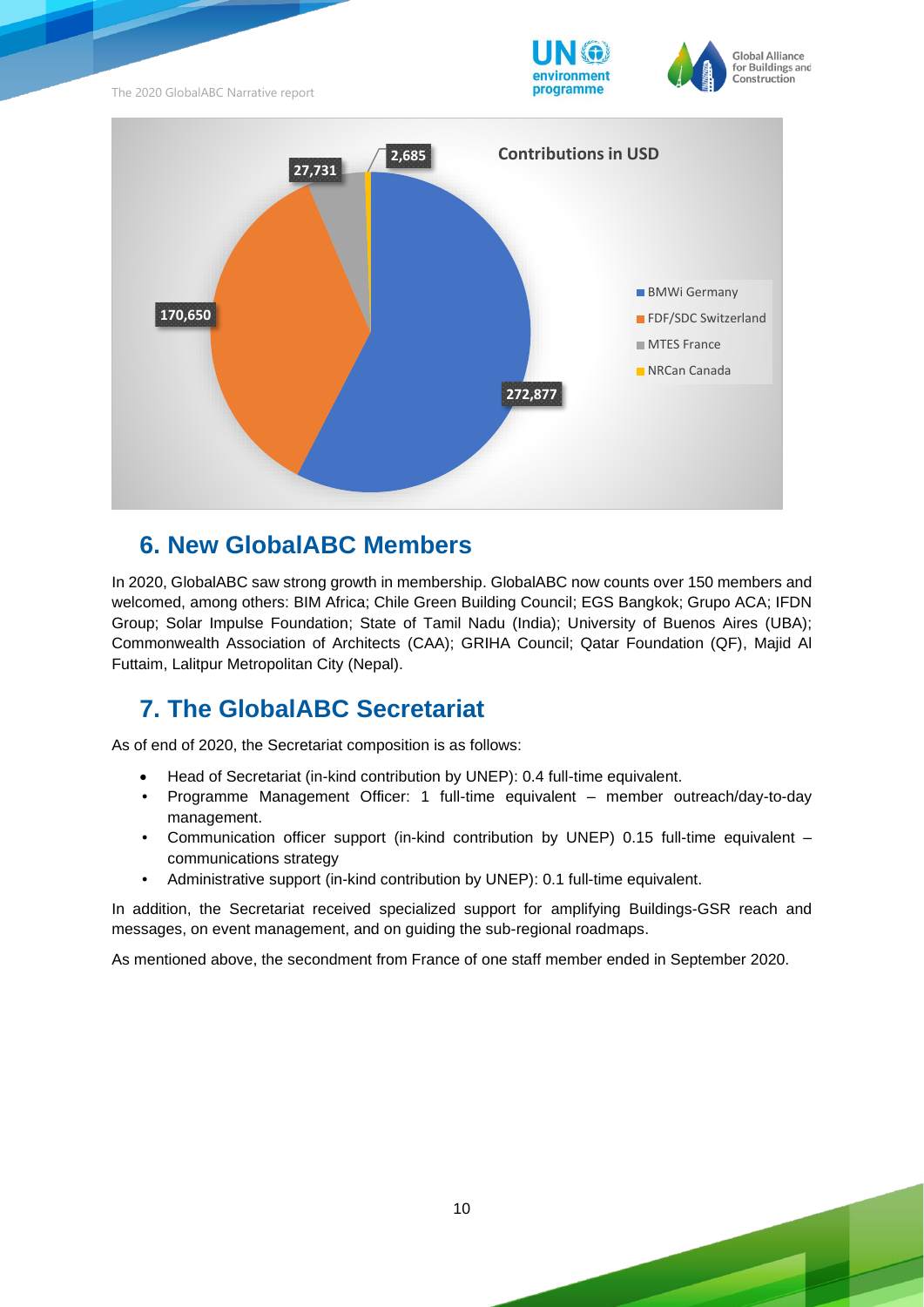



# <span id="page-10-0"></span>**Annex I: Excerpts from the Theory of Change**

GlobalABC has selected the following policy objectives for its organization and programme of work, and wants to contribute to their realisation by 2025:

- Countries have developed and adopted long-term strategies to decarbonize their building sector by 2050 (consider focus on countries representing total of 80% of current and future built area), and report e.g. through their NDC process to the UNFCCC
- Cities and regional governments have developed targets and roadmaps for decarbonization and integrated these in their public procurement
- A significant number of private sector companies with influence over building emissions have committed to and started implementing net zero carbon strategies, including but not limited to design and construction firms, real estate companies, real estate investment companies, building owners and managers, material manufacturers

GlobalABC's Steering committee has defined four key areas of intervention which form the programme objectives for GlobalABC and its work programme. These objectives (regrouped here to combine similar tasks) are:

- **Be a global advocate** for the importance of the sector for global climate action, provide a common language for discussion among decision makers and be a catalyst for action by leading actors in the buildings and construction sector
- **Provide a neutral and trusted platform** to set targets for decarbonisation, track progress, track action and share knowledge and good practices
- **Provide key measures for countries** to adopt, helping them set priorities in their own strategies, based on their situation, e.g. using the GlobalABC regional and national roadmap process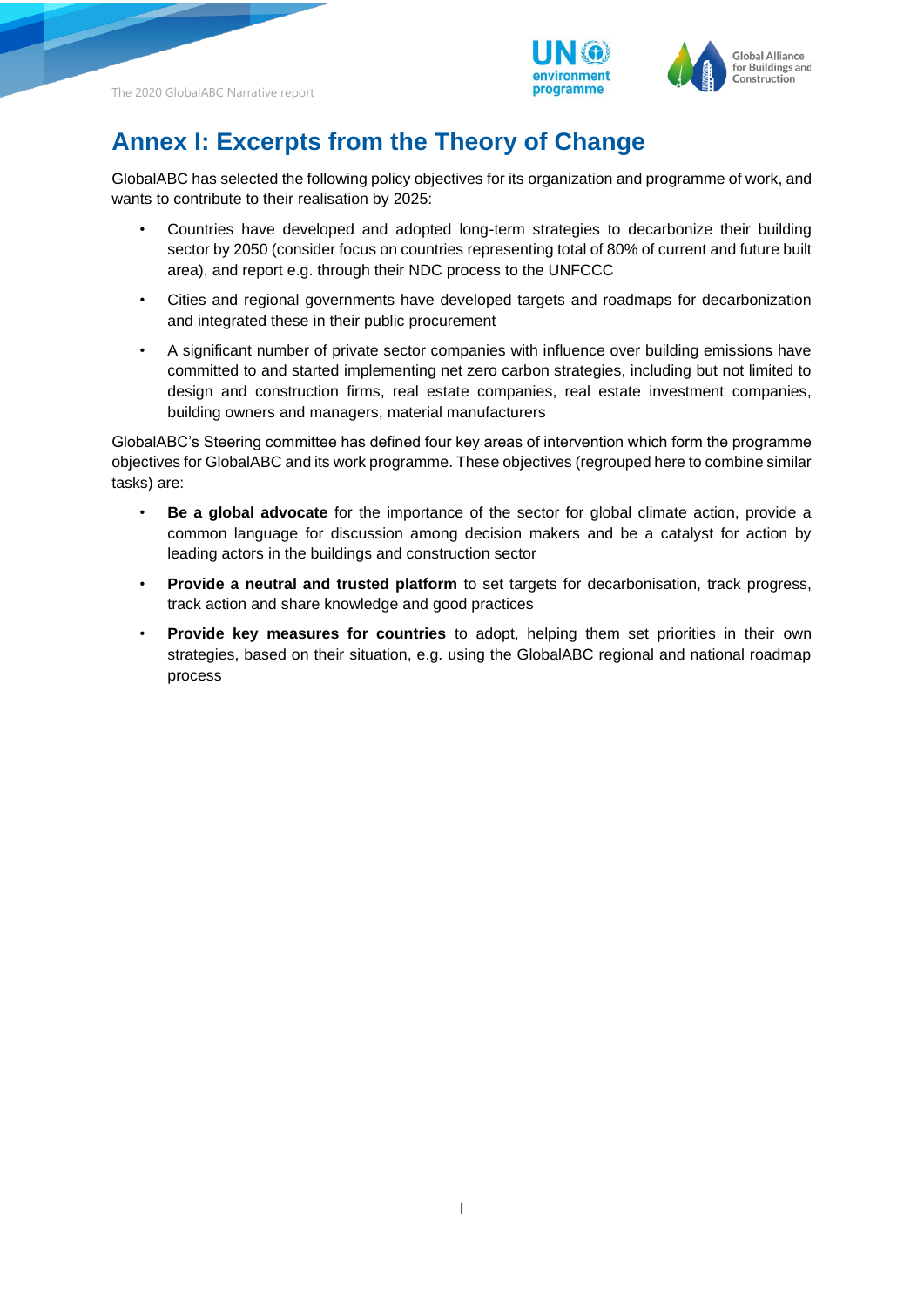



## **Annex II: The 2020 GlobalABC Work Plan as per Assembly Agreement\***

*\*due do the global pandemic, several of the below events had to be cancelled, postponed, or took place in a virtual format.* 

#### Flagship events

<span id="page-11-0"></span>

| What                   |                                   | <b>Where</b>          | <b>When</b>                  | Host/(co-)<br>organizer                                                                                        | <b>Target group</b>                                                                 | <b>Description &amp; GlobalABC role</b>                                                                                                                                                                                                                                                                                                                                                                                                                                                                                                                                                                                                                      |
|------------------------|-----------------------------------|-----------------------|------------------------------|----------------------------------------------------------------------------------------------------------------|-------------------------------------------------------------------------------------|--------------------------------------------------------------------------------------------------------------------------------------------------------------------------------------------------------------------------------------------------------------------------------------------------------------------------------------------------------------------------------------------------------------------------------------------------------------------------------------------------------------------------------------------------------------------------------------------------------------------------------------------------------------|
| <b>FLAGSHIP EVENTS</b> | 2020 GlobalABC<br><b>Assembly</b> | Virtual<br>meeting    | 26-27 March<br>2020          | Federal<br>Ministry for<br>Economic<br>Affairs and<br>Energy<br>(BMWi)                                         | All GlobalABC<br>members                                                            | The GlobalABC Assembly gathers all GlobalABC members and is<br>the primary organ of the GlobalABC. Besides presenting an<br>opportunity for information exchange and networking, it determines<br>strategic vision, monitors progress and approves updates on Work<br>Areas and Work Plan. This year's assembly focuses on:<br>Discussing our newly developed regional roadmaps.<br>Discussing what going net zero for the built environment.<br>Presenting and discussing our Theory of Change.<br>Electing our new Steering Committee.<br>Discussing our work plan 2020.<br>Offering a GlobalABC member marketplace.<br>Discussing Work Areas' activities. |
|                        | <b>COP26*</b>                     | Glasgow,<br><b>UK</b> | $9 - 19$<br>November<br>2020 | Secretariat,<br>Marrakech<br>Partnership<br>on Global<br>Climate<br>Action<br>(MPGCA) &<br>COP25 Task<br>Force | <b>Buildings and</b><br>construction<br>sector<br>stakeholders &<br>decision makers | Following the buildings events at COP25, many of which coordinated<br>by GlobalABC under 'Buildings@COP25', the GlobalABC aims for a<br>Buildings Day with and through the host government (the UK), and<br>possibly linked to topics featured in the 2020 Global Status Report.<br>The GlobalABC is also considering a COP26 pavilion on the<br>buildings and construction sector.                                                                                                                                                                                                                                                                          |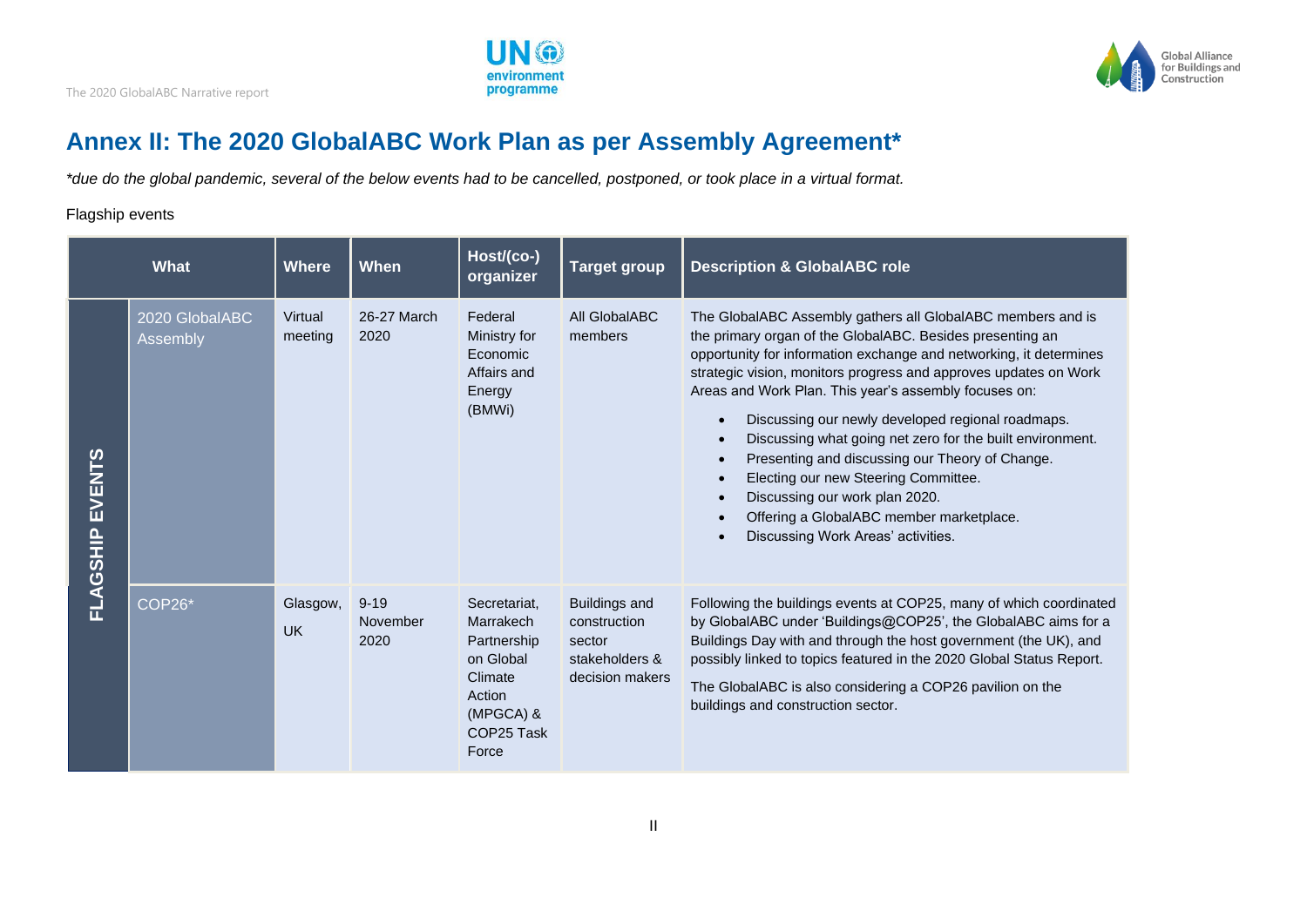



| <b>Regional Climate</b><br>Weeks** | Africa:<br>Kampala<br>, Uganda<br>LACCW:<br>Santo<br>Domingo | Postponed<br>$6-10$ July<br>2020 | Republic of<br>Uganda | All climate<br>change<br>stakeholders | Regional Climate Weeks (RCWs) inspire individuals and<br>organizations to become part of the momentum created by the global<br>climate agreement in Paris. It is a unique collaborative platform<br>where both governments and non-governmental organizations<br>stakeholders gather to address the gamut of relevant climate issues<br>under one umbrella. Bringing together diverse stakeholders in the<br>public and private sectors around a common goal of addressing<br>climate change, is the main goal of the RCWs. |
|------------------------------------|--------------------------------------------------------------|----------------------------------|-----------------------|---------------------------------------|-----------------------------------------------------------------------------------------------------------------------------------------------------------------------------------------------------------------------------------------------------------------------------------------------------------------------------------------------------------------------------------------------------------------------------------------------------------------------------------------------------------------------------|
|                                    | Dominica<br>n<br>Republic<br>APCW:<br>TBC.                   | TBC<br><b>TBC</b>                |                       |                                       | The RCWs include series of events that provide space for a<br>grassroots exchange of knowledge and best practices across the<br>region on: Implementation of Nationally Determined Contributions<br>(NDCs), National Adaptation Plans (NAPs), Sustainable<br>Development Goals (SDGs), and Global Climate Action (GCA). The<br>GlobalABC seeks to strategically link with the RCWs as part of the<br>road to COP and to strengthen the buildings sector voice in the<br>climate change debate.                              |
|                                    | <b>MENAC</b><br>W2020:<br>Dubai,<br><b>UAE</b>               |                                  |                       |                                       | For the ACW in Uganda, GlobalABC will likely have a role for the<br>main schedule under track 3 - transformative opportunities. Priority<br>for the Climate Weeks would be to showcase and discuss the<br>Regional Roadmaps.                                                                                                                                                                                                                                                                                                |

\*Type scope of engagement depends on available resources.

\*\* GlobalABC can cover relevant costs for one of the Climate Weeks under the assumption we will have a regional roundtable and/or the sub-regional/national roadmap linked to it.

#### **Regional Roundtable (RRT) or technical workshop\***

*\*due do the global pandemic, several of the below events had to be cancelled, postponed, or took place in a virtual format.*

| $Host/(co-)$<br><b>Where</b><br><b>Where</b><br>Description<br>When<br>Target group<br>organizer |  |
|--------------------------------------------------------------------------------------------------|--|
|--------------------------------------------------------------------------------------------------|--|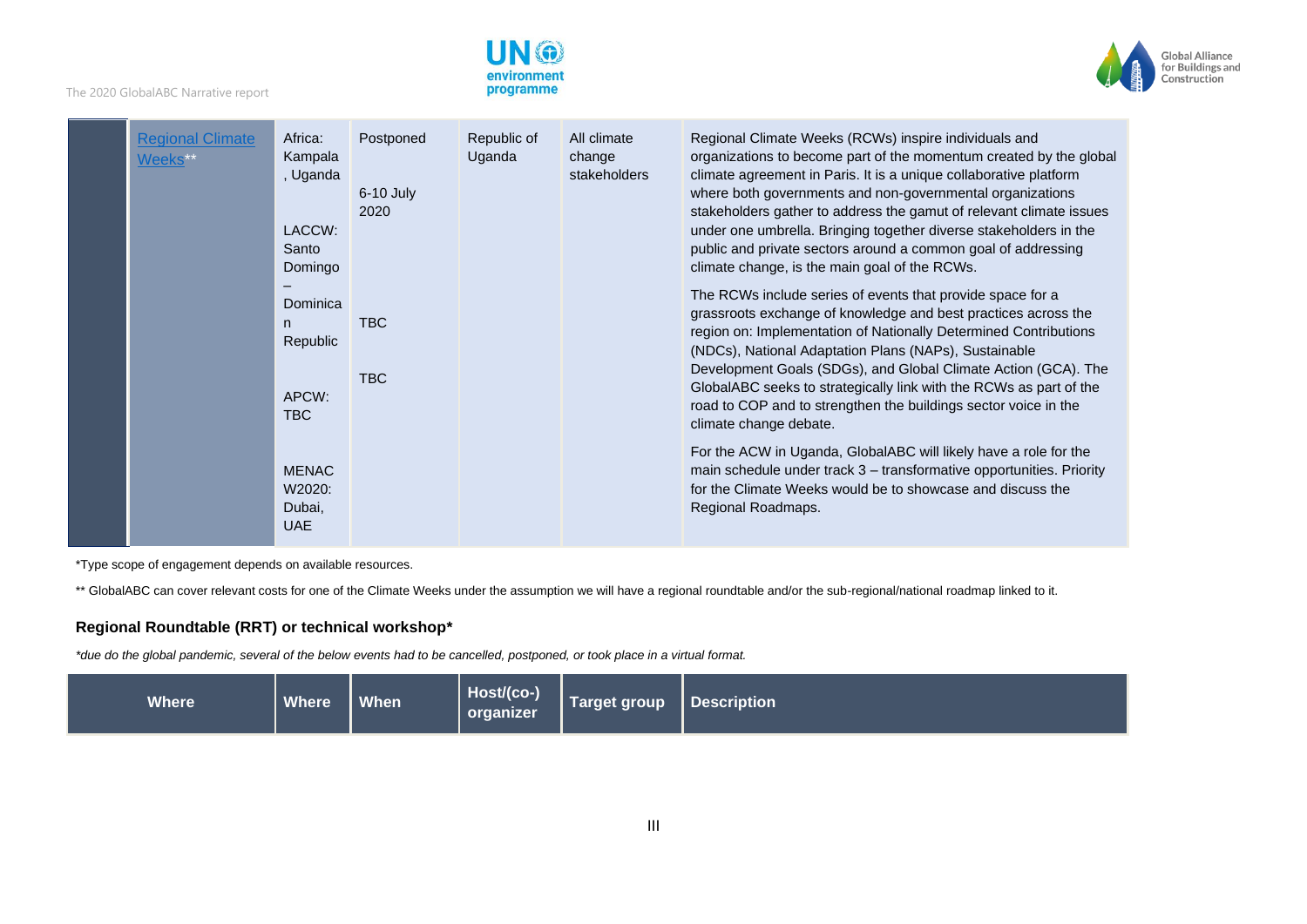



| య<br>ABLE<br>workshop<br>ROUNDT | <b>RRT</b> linked to<br><b>Regional Climate</b><br>Weeks | <b>LACCW</b><br>or APCW<br>(TEC) | Q2/Q3 | RCW host.<br>Secretariat,<br>co-organizers                      | Country<br>representatives<br>from the region                   | GlobalABC Regional Roundtables aim to foster match-making to<br>work jointly towards a accelerate zero-emission, efficient, and<br>resilient buildings and construction sector solutions across the (sub-)<br>region, including those related to Nationally Determined<br>Contributions (NDCs). |
|---------------------------------|----------------------------------------------------------|----------------------------------|-------|-----------------------------------------------------------------|-----------------------------------------------------------------|-------------------------------------------------------------------------------------------------------------------------------------------------------------------------------------------------------------------------------------------------------------------------------------------------|
| REGIONAL RO<br>Lechnical        | Workshop linked<br>to COP26 (link<br>TBC)                | Glasgow,<br>UK<br>(TBC)          | Q4    | COP26 host<br>$(TEC)$ ,<br>GlobalABC<br>members,<br>Secretariat | <b>GlobalABC</b><br>members;<br>building sector<br>stakeholders | The technical workshop explores a technical buildings topic, linked to<br>a GlobalABC tool/products.                                                                                                                                                                                            |

#### **Events with strategic importance for buildings and construction\***

*\*Participation depends on available resources. Due do the global pandemic, several of the below events had to be cancelled, postponed, or took place in a virtual format.*

|                            | What                                                                                                     | <b>Where</b>                      | <b>When</b>         | Host/(co-)<br>organizer | <b>Target group</b>                        | <b>Description</b>                                                                                                                                                                                                                                                                                                  |
|----------------------------|----------------------------------------------------------------------------------------------------------|-----------------------------------|---------------------|-------------------------|--------------------------------------------|---------------------------------------------------------------------------------------------------------------------------------------------------------------------------------------------------------------------------------------------------------------------------------------------------------------------|
|                            | <b>World Urban</b><br>Forum 10                                                                           | Abu<br>Dhabi,<br><b>UAE</b>       | 8-13 March<br>2020  | <b>UN Habitat</b>       | City<br>stakeholders                       | Organized and convened by UN-Habitat, the World Urban Forum has<br>become the foremost international gathering for exchanging views<br>and experiences on sustainable urbanization in all its ramifications.<br>GlobalABC has an official side event 'Culture and Innovation in<br>buildings for a world below 2°C' |
| events<br><b>Strategic</b> | <b>High Level</b><br><b>Political Forum on</b><br><b>Sustainable</b><br><b>Development</b><br>$(HLPF)^*$ | <b>New</b><br>York,<br><b>USA</b> | $7-16$ July<br>2020 | UN HQ, New<br>York      | Sustainable<br>development<br>stakeholders | The meeting of the high-level political forum on sustainable<br>development in 2020 is convened under the auspices of the<br>Economic and Social Council. The theme will be "Accelerated action<br>and transformative pathways: realizing the decade of action and<br>delivery for sustainable development".        |
|                            | <b>SEforALL Forum</b>                                                                                    | Kigali,<br>Rwanda                 | 26-28 May<br>2020   | SEforAll                | Sustainable<br>energy<br>stakeholders      | Focus will be on space to take stock of progress and focus on what's<br>working, what isn't and why; mobilizing resources and launching new<br>financial instruments that will close the energy access gap effectively<br>and efficiently; collaboration and a place for partnerships to                            |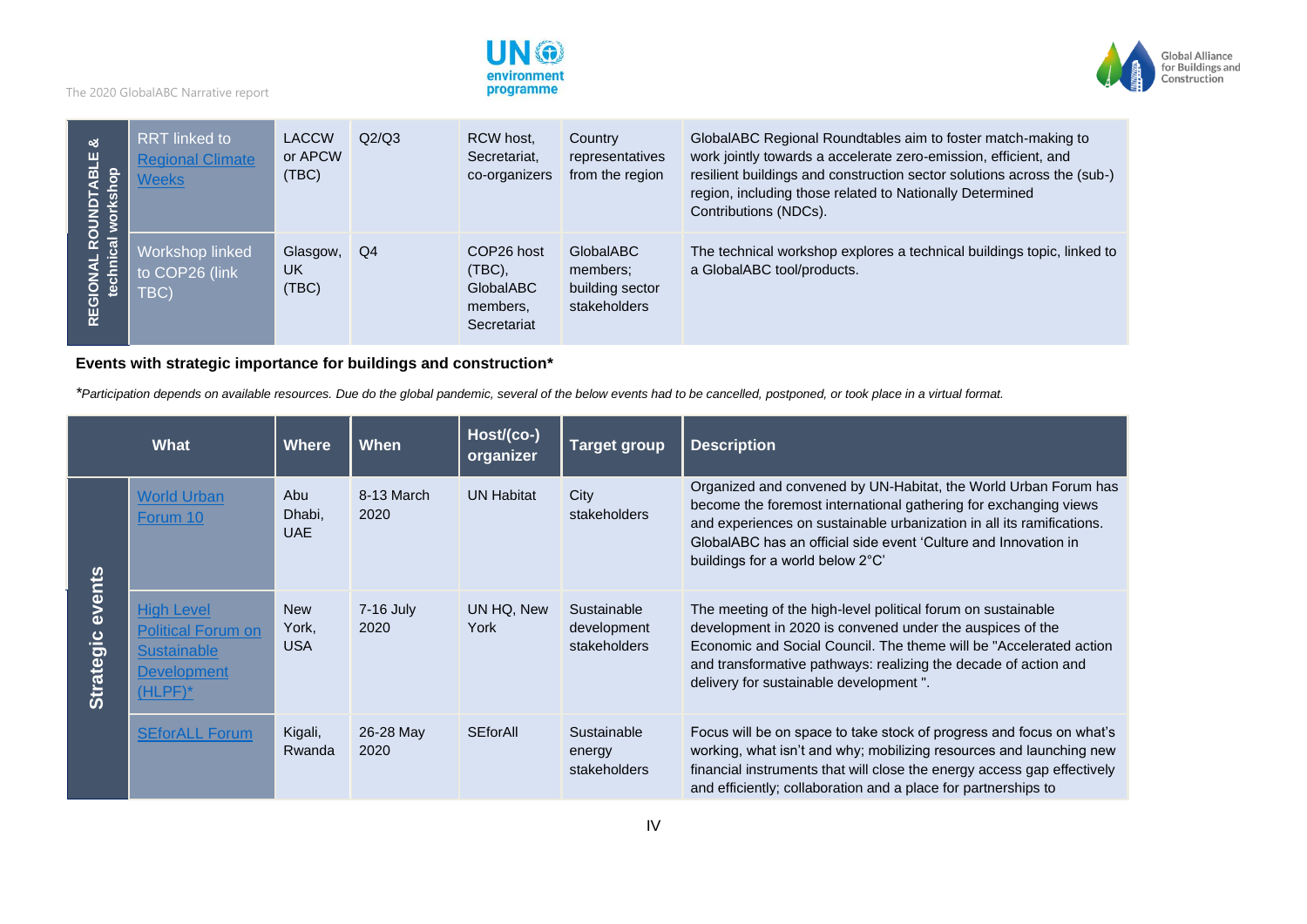



|  |  | showcase action; connecting entrepreneurs, community leaders, city<br>leaders, policy makers, financiers and investors; convening a public<br>presentation of the SDG7 Tracking Report. |
|--|--|-----------------------------------------------------------------------------------------------------------------------------------------------------------------------------------------|
|  |  | GlobalABC and PEEB are aiming for a side event 'Cool buildings:<br>greening real-estate investments to curb the rise in cooling demand'                                                 |

#### **Flagship products & milestones\***

*\*Development depends on available resources. Due do the global pandemic, several of the below events had to be cancelled, postponed, or took place in a virtual format.*

| <b>What</b>                 |                                                                                 | <b>Where</b>                                                             | <b>When</b>        | $(Co-)$<br>lead(s)                                                    | <b>Target group</b>                                                             | <b>Description</b>                                                                                                                                                                                                                                                                                                                                                                                                |
|-----------------------------|---------------------------------------------------------------------------------|--------------------------------------------------------------------------|--------------------|-----------------------------------------------------------------------|---------------------------------------------------------------------------------|-------------------------------------------------------------------------------------------------------------------------------------------------------------------------------------------------------------------------------------------------------------------------------------------------------------------------------------------------------------------------------------------------------------------|
| <b>products</b><br>Flagship | Regional<br>Roadmap launch,<br>dissemination and<br>use                         | At key<br>events:<br>with<br>GlobalA<br><b>BC</b><br>member<br>countries | Throughout<br>2020 | IEA,<br>WorldGBC,<br><b>PEEB</b>                                      | National<br>governments in<br>given regions,<br>all GlobalABC<br>members        | Developed over the past year, the regional roadmaps are very<br>stakeholder-driven products built on input from over 700 regional<br>experts. They outline regional priorities, key actions, data gaps, and<br>ambition gaps across Africa, Asia, and Latina America.<br>The next critical step is to launch and disseminate them widely and<br>work especially with regional organizations and member countries. |
|                             | Sub-regional or<br>national roadmaps                                            | With/in<br>sub-<br>regions<br>and<br>member<br>countries                 | Throughout<br>2020 | Relevant<br>sub-regions,<br>countries.<br>supporting<br>organizations | <b>National</b><br>governments in<br>given regions,<br>all GlobalABC<br>members | Continue develop sub-regional/national roadmapa based on the<br>regional roadmaps with a GlobalABC member country.                                                                                                                                                                                                                                                                                                |
|                             | <b>Global Status</b><br>Report 2020 for<br><b>Buildings and</b><br>Construction | In-depth<br>pre-<br>launch<br>plus<br>possibly                           | Oct/Nov/2020       | Lead<br>authors/contri<br>butors; all                                 | Buildings &<br>construction<br>community                                        | The Global Status Report (GSR) provides an annual overview of the<br>buildings and construction sector in terms of overall sustainability and<br>specifically in terms of energy efficiency, greenhouse gas emissions,<br>climate commitments, and measures such as building policies as well<br>as best practice examples globally. The 2020 Global Status Report                                                |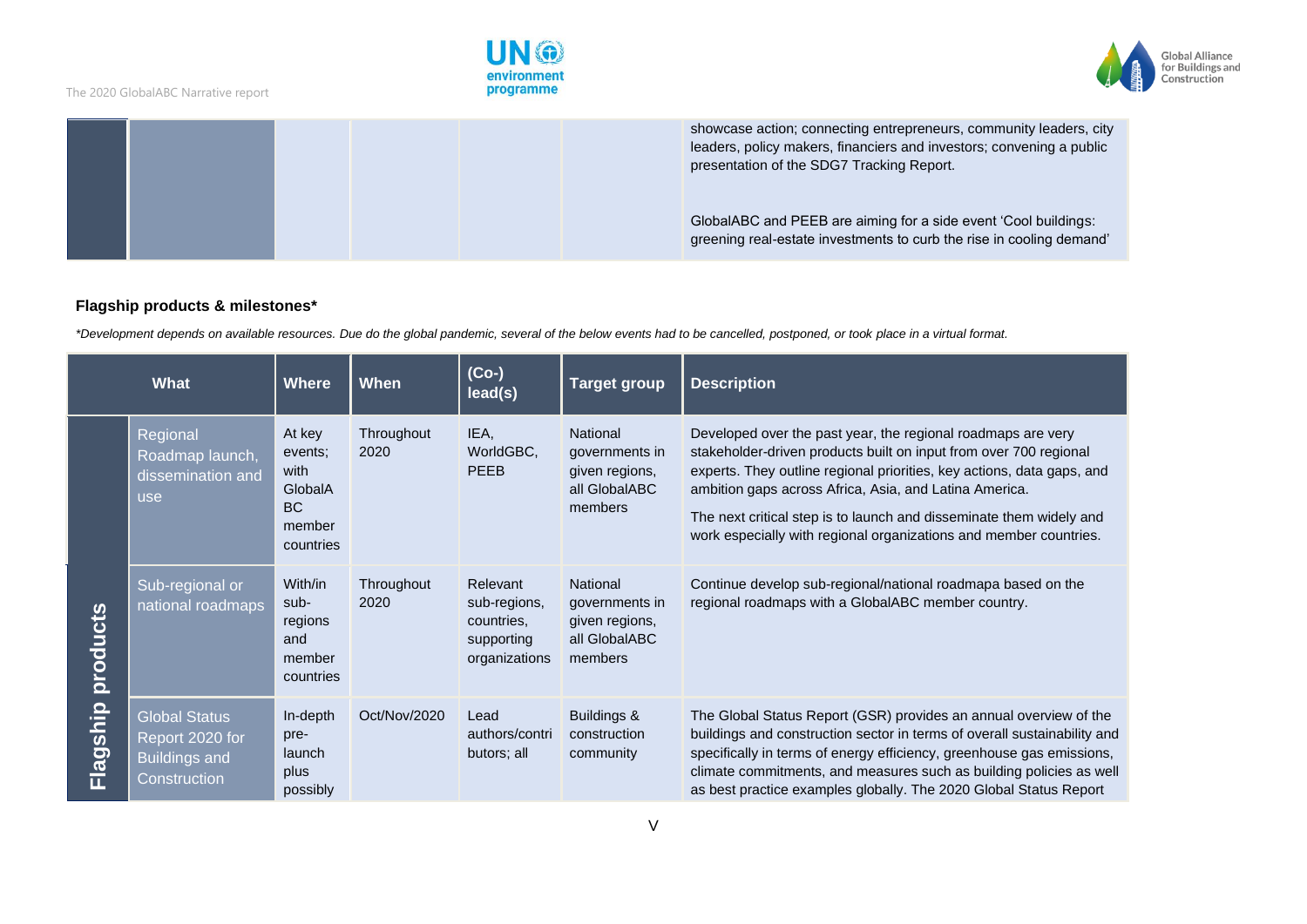



|                                                                                                              | at<br>COP <sub>26</sub><br>(TBC) |                | GlobalABC<br>members                                   |                                                                                  | will be released in November/December 2020, possibly in form of a<br>more-in-depth pre-launch with an additional launch at COP26.<br>Member case-studies and input is to be strengthened, and the 2020<br>Buildings-GSR is to feature core figures plus additional thematic<br>areas/regional elements. The GSR relies on GlobalABC member<br>submission of data and case studies and will undergo a peer review<br>process. A Buildings-GSR task force will support its development. |
|--------------------------------------------------------------------------------------------------------------|----------------------------------|----------------|--------------------------------------------------------|----------------------------------------------------------------------------------|---------------------------------------------------------------------------------------------------------------------------------------------------------------------------------------------------------------------------------------------------------------------------------------------------------------------------------------------------------------------------------------------------------------------------------------------------------------------------------------|
| Ambassador's<br>toolkit*                                                                                     | <b>NA</b>                        | Q <sub>1</sub> | Secretariat<br>with help<br>from Steering<br>Committee | All GlobalABC<br>members                                                         | Following on the Steering Committee Strategy Meeting, the<br>Secretariat will build a package with key messages/communications,<br>facts, and set of key materials and tools that GlobalABC members<br>can use when participating and speaking on behalf of the GlobalABC<br>at events.                                                                                                                                                                                               |
| Communications<br>toolkit                                                                                    | <b>NA</b>                        | Q3             | Secretariat                                            | <b>Buildings and</b><br>construction<br>stakeholders                             | Develop a communications toolkit with key figures and messages<br>from flagship and technical publications.                                                                                                                                                                                                                                                                                                                                                                           |
| First aid kit (now<br>called '10 key<br>measures to<br>decarbonize<br><b>buildings</b> and<br>construction') | <b>NA</b>                        | Q2             | Steering<br>Committee<br>volunteers &<br>Secretariat   | Policy makers                                                                    | Develop first aid kit with immediate, most urgent measures for policy<br>makers to transform buildings and construction sector.                                                                                                                                                                                                                                                                                                                                                       |
| <b>New GlobalABC</b><br>website                                                                              | <b>NA</b>                        | Q <sub>1</sub> | Secretariat                                            | GlobalABC<br>members and<br><b>Buildings and</b><br>construction<br>stakeholders | Develop new GlobalABC website with clear, appealing design, space<br>for members' work, members map, events calendar, searchable<br>database, regional roadmap space, and flagship products and tools.                                                                                                                                                                                                                                                                                |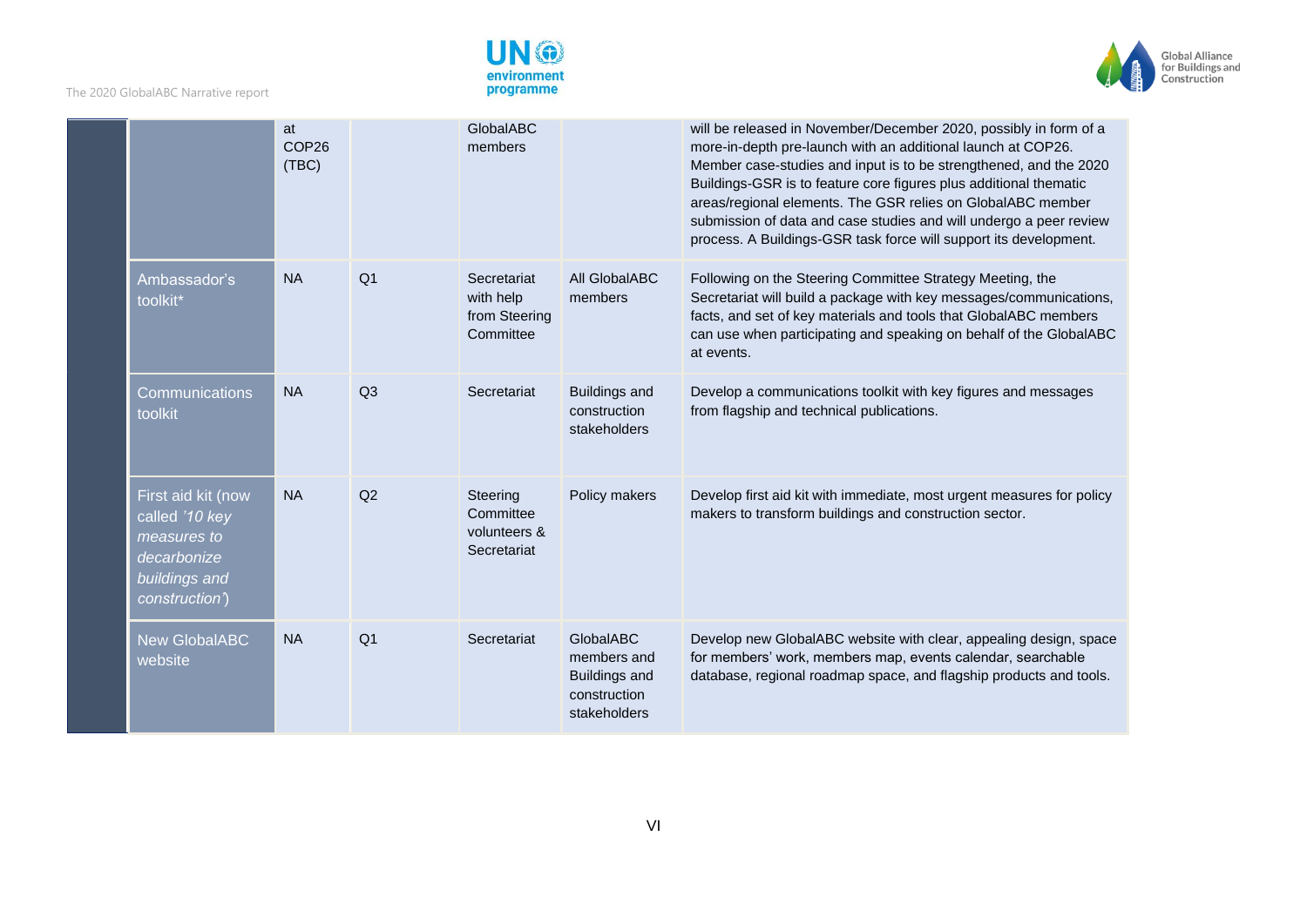

#### **Work Areas\***

*\*Work Areas are responsible for respective products and activities are pending financial support to respective Work Areas.*

|                   | <b>What</b>                                                                                                           | <b>Where</b> | <b>When</b>        | $(Co-)$<br>lead(s) | <b>Primary</b><br>target group                                              | <b>Description/output</b>                                                                                                                                                                                                                                           |
|-------------------|-----------------------------------------------------------------------------------------------------------------------|--------------|--------------------|--------------------|-----------------------------------------------------------------------------|---------------------------------------------------------------------------------------------------------------------------------------------------------------------------------------------------------------------------------------------------------------------|
|                   | <b>WA1 Awareness &amp;</b><br><b>Education</b>                                                                        | N/A          | Throughout<br>2020 | WA1 co-<br>leads   | <b>GlobalABC</b><br>members and<br>buildings &<br>construction<br>community | First aid kit (now '10 key measures for decarbonizing<br>buildings and construction')<br>Communications toolkit<br>Directory of databases<br>Links to websites/webinars                                                                                             |
| <b>Work Areas</b> | <b>WA2 Public</b><br>Policies (including<br>sub-work streams<br>adaption &<br>resilience and<br>local<br>governments) | N/A          | Throughout<br>2020 | $WA2 co-$<br>leads | GlobalABC<br>members &<br>policy makers                                     | 2020 Global Status Report for Buildings and Construction<br>(Buildings-GSR)<br>Regional/sub-regional roadmaps<br>Adaptation guide<br>NDC guide & work                                                                                                               |
|                   | <b>WA3 Market</b><br><b>Transformation</b>                                                                            | N/A          | Throughout<br>2020 | WA3 co-<br>leads   | GlobalABC<br>members &<br>private sector<br>entities                        | Science-based targets work, carbon managing scoping<br>paper, support from wemeanbusiness<br>Net zero building commitment, Advancing net zero<br>$\bullet$<br>Carbon pricing leadership coalition (led by IFC)<br>Greening construction, the role of carbon pricing |
|                   | <b>WA4 Finance</b>                                                                                                    | N/A          | Throughout<br>2020 | $WA4$ co-<br>leads | <b>GlobalABC</b><br>members,<br>finance                                     | Map existing initiatives on EEB through PEEB and IFIs<br>PEEB: published best practices and case studies<br>$\bullet$<br>Greening investments workshop at FIABCI<br>IPEEC: coordination EE summit at G2 Tokyo                                                       |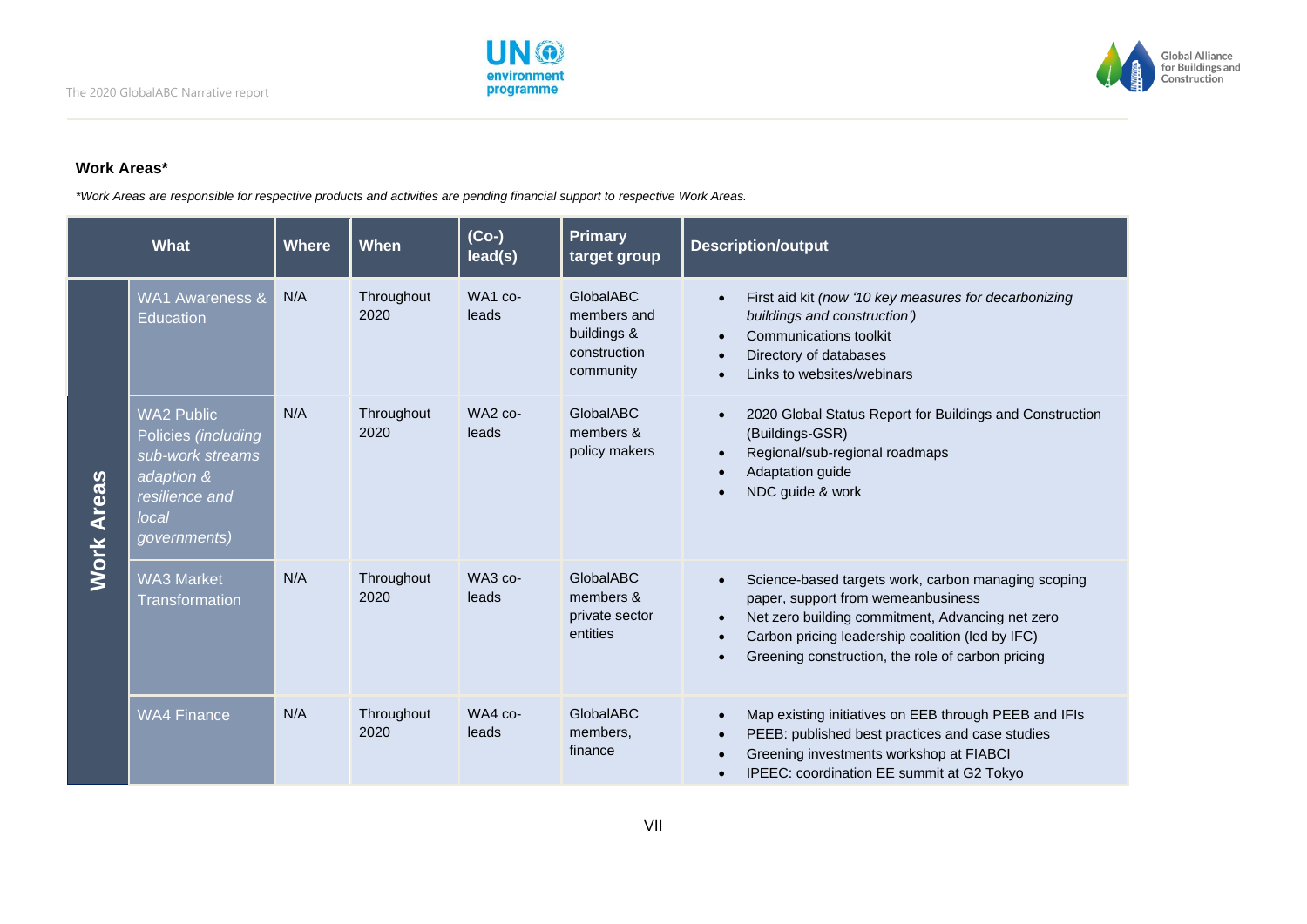



|                                                                        |     |                    |                  | institutions &<br>policy makers                           | Finance and investor engagement strategy developed.<br>(report from 12 investors released in 2019 on piloting<br>strategies for climate risks, UNEP FI co-manage EE finance<br>institutions groups.<br>Contact group on key B&C financial institutions developed.<br>Support to Global Status Report, on the level of investment<br>from governments in policy setting and programme<br>management/implementation that enables public and<br>private investment in building energy efficiency. |
|------------------------------------------------------------------------|-----|--------------------|------------------|-----------------------------------------------------------|------------------------------------------------------------------------------------------------------------------------------------------------------------------------------------------------------------------------------------------------------------------------------------------------------------------------------------------------------------------------------------------------------------------------------------------------------------------------------------------------|
| <b>WA5 Building</b><br>Measurement,<br>Data, and<br><b>Information</b> | N/A | Throughout<br>2020 | WA5 co-<br>leads | GlobalABC<br>members &<br>institutions<br>working on data | Further development of buildings passport: Report on<br>implementing BP model in a global perspective, considering<br>benefits and barriers across different levels of economic and<br>sectoral development, and including interested parties.<br>Paper to be presented at SBE19 conference Helsinki May<br>2019; guidelines to be presented at COP26.<br>Database of research/initiatives/references.                                                                                         |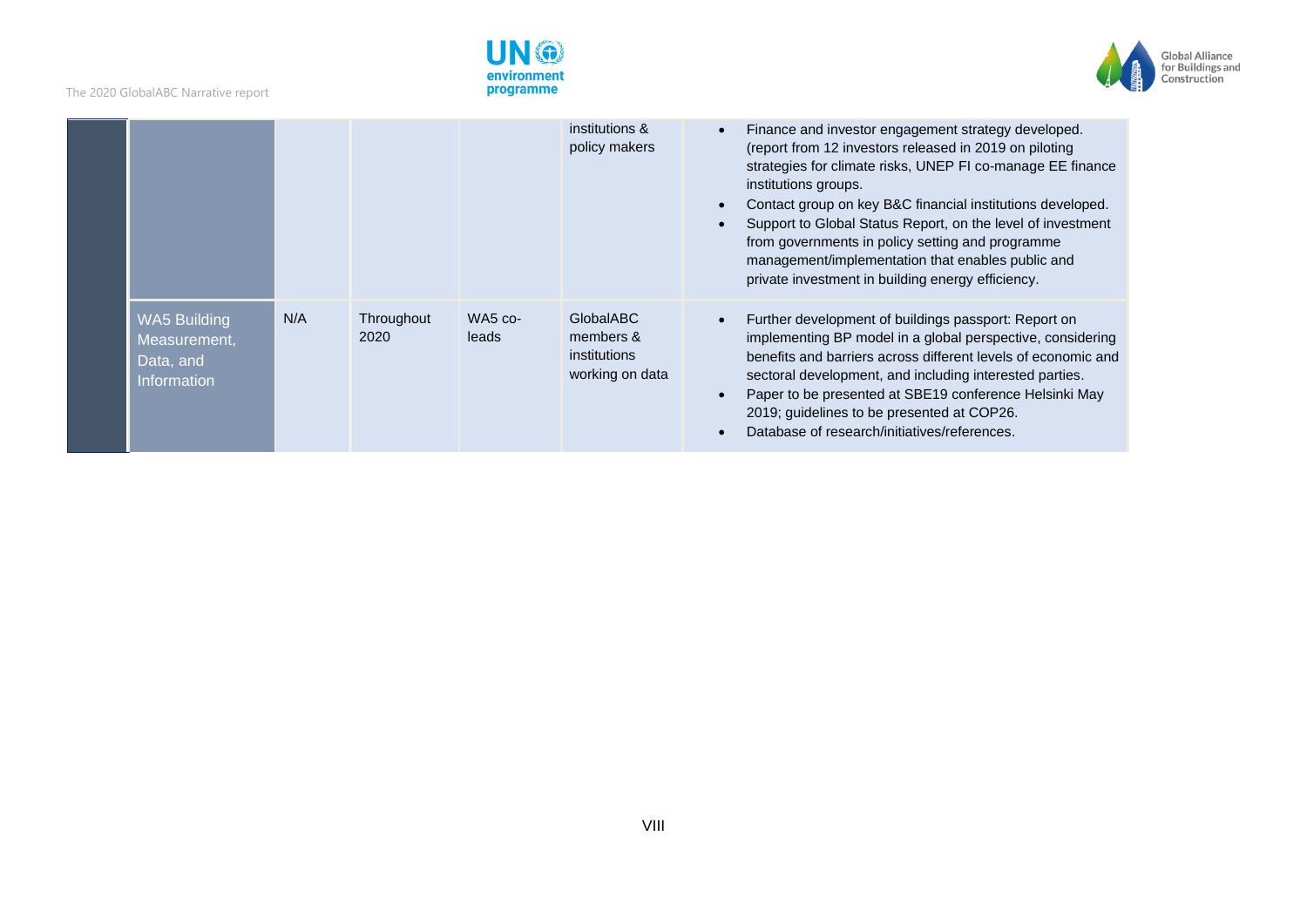



### <span id="page-18-0"></span>**Annex III: 2020 Global Status Report for Buildings and Construction**

#### <span id="page-18-1"></span>**Press Clippings**

The [2020 Global Status Report for Buildings and Construction](http://globalabc.org/news/launched-2020-global-status-report-buildings-and-construction) was launched via an online press conference and generated significant **media interest**, among others by **[Thomson Reuters,](https://news.trust.org/item/20201216162555-kfykb/) BBC World Service Radio, The New York Times, [World Economic Forum,](https://www.weforum.org/agenda/2021/01/planet-warming-emissions-buildings-construction-climate-goals-risk/) [Daily Mail](https://www.dailymail.co.uk/sciencetech/article-9059249/Construction-related-CO2-emissions-hit-record-high-report-reveals.html) (UK), [Express](https://www.express.co.uk/news/uk/1373202/amazon-plastic-air-packaging-environmental-damage) (UK), [Der Spiegel](https://www.spiegel.de/wissenschaft/mensch/klimawandel-38-prozent-der-co2-emissionen-stammen-aus-dem-gebaeudesektor-a-b31a21c4-a3bb-4b00-a5fc-869091ee6ca4) (Germany), [Science.ORF](https://science.orf.at/stories/3203591/) (Austria), [Deutsche Presse Agentur](https://www.handelsblatt.com/dpa/wirtschaft-handel-und-finanzen-un-behoerde-co2-ausstoss-im-gebaeude-und-bausektor-auf-hoechstniveau/26725036.html) (via Handelsblatt, Germany)**, [JoongAng Ilbo](https://news.joins.com/article/23947630?cloc=joongang-section-moredigitalfirst) (South Korea) [The Verge](https://www.theverge.com/22178481/buildings-greenhouse-gas-emissions-climate-change-united-nations-report) (USA), [Gizmodo](https://earther.gizmodo.com/buildings-are-becoming-a-huge-source-of-carbon-pollutio-1845890582) (USA), [MSN](https://www.msn.com/en-sg/news/techandscience/the-stimulus-bill-will-phase-out-super-greenhouse-gases/ar-BB1c9p46) (Singapore), [Euractiv](https://www.euractiv.com/section/energy/news/planet-warming-emissions-from-buildings-put-climate-goals-at-risk/) (Belgium), [Scientias](https://www.scientias.nl/co2-uitstoot-van-de-bouw-bereikt-recordhoogte/) (Netherlands), [Replicario](https://replicario.com.br/como-reduzir-as-crescentes-emissoes-de-gases-de-efeito-estufa-dos-edificios/) (Brazil), Environment [Magazine](https://www.environnement-magazine.fr/pollutions/article/2020/12/16/131589/2019-les-emissions-co2-des-batiments-atteignent-des-sommets) (France), [Repubblica](https://www.repubblica.it/green-and-blue/2020/12/17/news/rapporto_onu_le_emissioni_di_co2_legate_agli_edifici_hanno_raggiunto_il_record-278668982/) (Italy), [NTV](https://www.ntv.com.tr/dunya/insaat-ve-yapi-endustrisi-dunyadaki-karbon-emisyonlarinin-ucte-birinden-fazlasina-neden-oluyor,Z_R8Oi4poEG2H4_d_qUSTg) (Turkey), [Die Presse\(](https://www.diepresse.com/5912673/unep-co2-ausstoss-im-gebaude-und-bausektor-auf-hochstniveau)Austria), [Global Times](https://www.globaltimes.cn/content/1210260.shtml) (China), [Down to Earth,](https://www.downtoearth.org.in/news/air/co2-emissions-from-building-sector-highest-in-2019-unep-74674) [Il](https://nuovavenezia.gelocal.it/green-and-blue/2020/12/17/news/rapporto_onu_le_emissioni_di_co2_legate_agli_edifici_hanno_raggiunto_il_record-278668982/)  [Piccolo](https://nuovavenezia.gelocal.it/green-and-blue/2020/12/17/news/rapporto_onu_le_emissioni_di_co2_legate_agli_edifici_hanno_raggiunto_il_record-278668982/) (Italy), [eldyar](https://www.eldyar.net/show286881) (Egypt), [Economic Times](https://energy.economictimes.indiatimes.com/news/coal/79771220) (India), [People's Daily](http://french.peopledaily.com.cn/Afrique/n3/2020/1217/c96852-9800100.html) (China), [Climate Control News](https://www.climatecontrolnews.com.au/news/latest/record-breaking-emissions-from-global-building-sector) (Australia), [Agencia EFE](https://www.efe.com/efe/espana/sociedad/edificios-y-el-sector-de-la-construccion-suman-38-las-emisiones-globales-co2/10004-4420918?utm_source=wwwefecom&utm_medium=rss&utm_campaign=rss) (Spain), [IndoAsia News Service](https://www.prokerala.com/news/articles/a1112381.html) (India), [Middle East North Africa Financial Network](https://menafn.com/1101291035/Buildings-related-emissions-hit-record-high-Report) (Jordan), [SERVIMEDIA](http://www.diariosigloxxi.com/texto-s/mostrar/391760/emisiones-mundiales-co2-edificios-marcan-nuevo-record-anual-segun-onu) (Spain), [Courthouse News Service](https://www.courthousenews.com/un-says-green-buildings-hold-key-to-net-zero-carbon-goal/) (USA).

#### <span id="page-18-2"></span>**Key messages from the 2020 Global Status Report for Buildings and Construction (Buildings-GSR)**

- **1. CO2 emissions from the building sector are the highest ever recorded.**
	- Despite stable energy demand, CO2 emissions from building operations and construction reached their highest level ever recorded in 2019 at around 10 GtCO2, or 38% of global energy-related CO2 emissions.
	- CO2 emission increased because of a high proportion of fossil fuels used for power generation, combined with higher activity levels in regions where electricity remains carbon-intensive.
	- This underlines the need to aggressively reduce energy demand, while decarbonising the power sector and implementing materials strategies that reduce lifecycle carbon emissions
- **2. The sector's decarbonisation progress is slowing down: it needs to increase by a factor of 5 to achieve net-zero by 2050.** 
	- The rate of annual improvement is decreasing and moving the sector away from achieving decarbonisation.
	- Annual decarbonisation progress in the buildings and construction sector is slowing down and has halved from 2016 to 2019.
	- To get the buildings sector on track to achieving net-zero carbon by 2050, all actors across the value chain need to contribute to the effort to reverse this trend and increase decarbonization actions and their impact by a factor of 5.
- **3. In 2019, spending for energy efficient buildings increased for the first time in the past three years, but remains outpaced by investment in conventional buildings and construction.** 
	- Building energy efficiency across global markets increased to USD \$152 billion in 2019, an increase of 3% from 2018.
	- Spending for energy efficient buildings remains a small proportion of the USD \$5.8 trillion spent in the building and construction sector: for every \$1 spent on energy efficiency, \$37 is spent on conventional construction approaches.
	- More investment effort is needed to decarbonize buildings.
- **4. Finance institutions and property companies are realizing the strong growth potential and investment opportunities of sustainable buildings' investment.**
	- Green buildings represent one of the biggest global investment opportunities of the next decade, estimated by the IFC to be \$24.7 trillion by 2030.
	- Most of this investment potential \$17.8 trillion lies in emerging market cities in East Asia, the Pacific, and South Asia, where more than half of the world's urban population will live in 2030.
	- Key ingredient to unlocking investment flows is green building certification, which helps serve as a verification instrument for facilitating the issuance of green bonds and other forms of sustainable finance.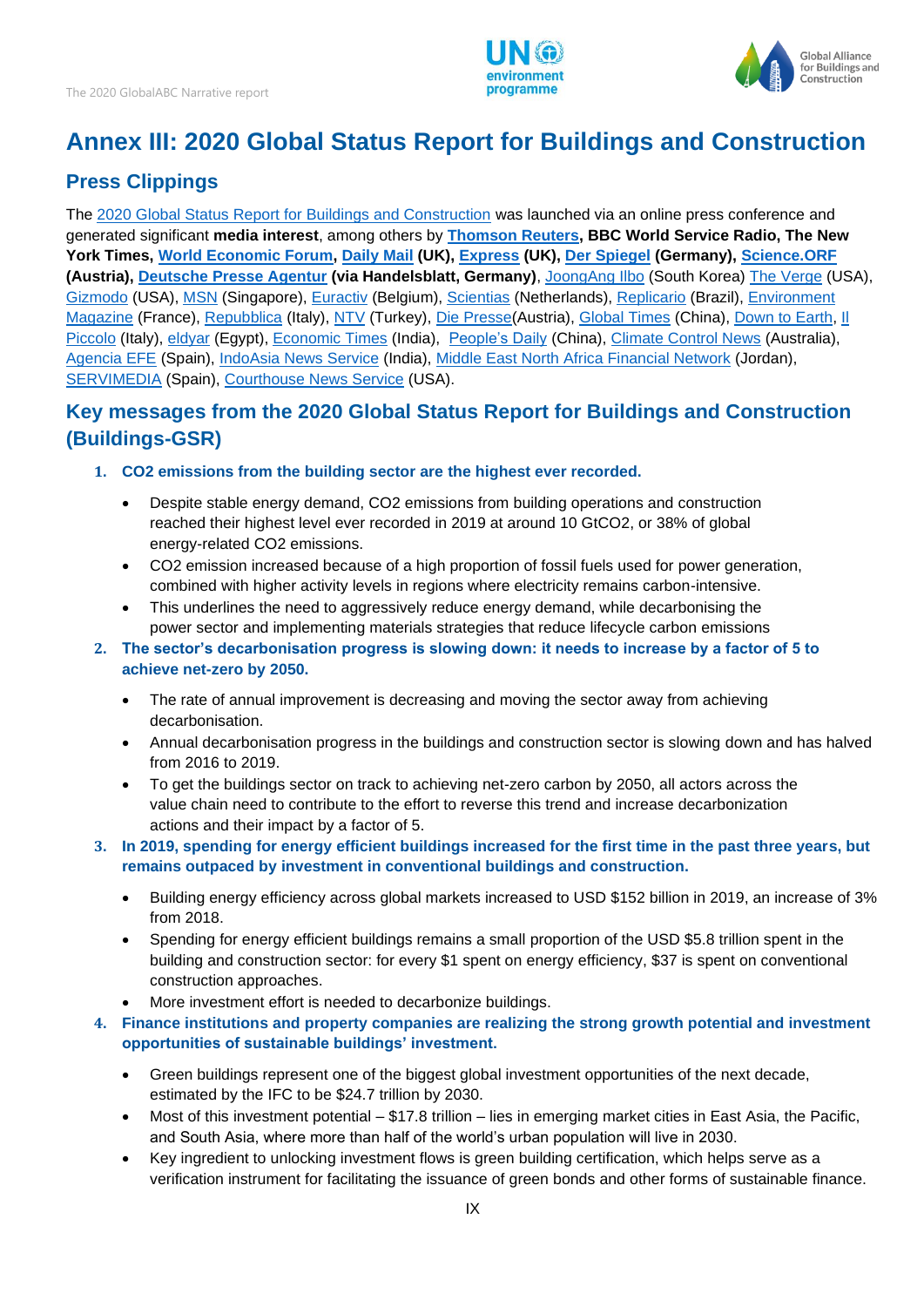



- **5. The pandemic recovery can help transform sector, it offers a chance to reset and re-align commitments to higher levels of sustainability going forward.**
	- The impact of COVID-19 on the global construction industry has been severe and construction activities have dropped by 10‐25% compared to 2019.
	- Governments must prioritize low-carbon buildings in pandemic stimulus packages and updated climate pledges. Sustainable construction creates jobs, boosts economic activity, and activates local value chains while pushing for decarbonization, higher circularity and efficiency.
	- The IEA estimates that up to 30 jobs in manufacturing and construction would be created for every million dollars invested in retrofits or efficiency measures in new builds
- **6. The time to act is now and everyone needs to get on the road to zero.**
	- COVID-19 recovery packages and the resubmission of National Determined Contributions provide unique opportunities to build back greener.
	- National governments must step up commitments in NDCs, longer-term climate strategies and support for regulation to spur uptake of net-zero emissions buildings.
	- It is time for radical collaboration between public and private actors, across the entire value chain and across mitigation, adaptation and health agendas towards a zero-emission, efficient, and resilient buildings and construction sector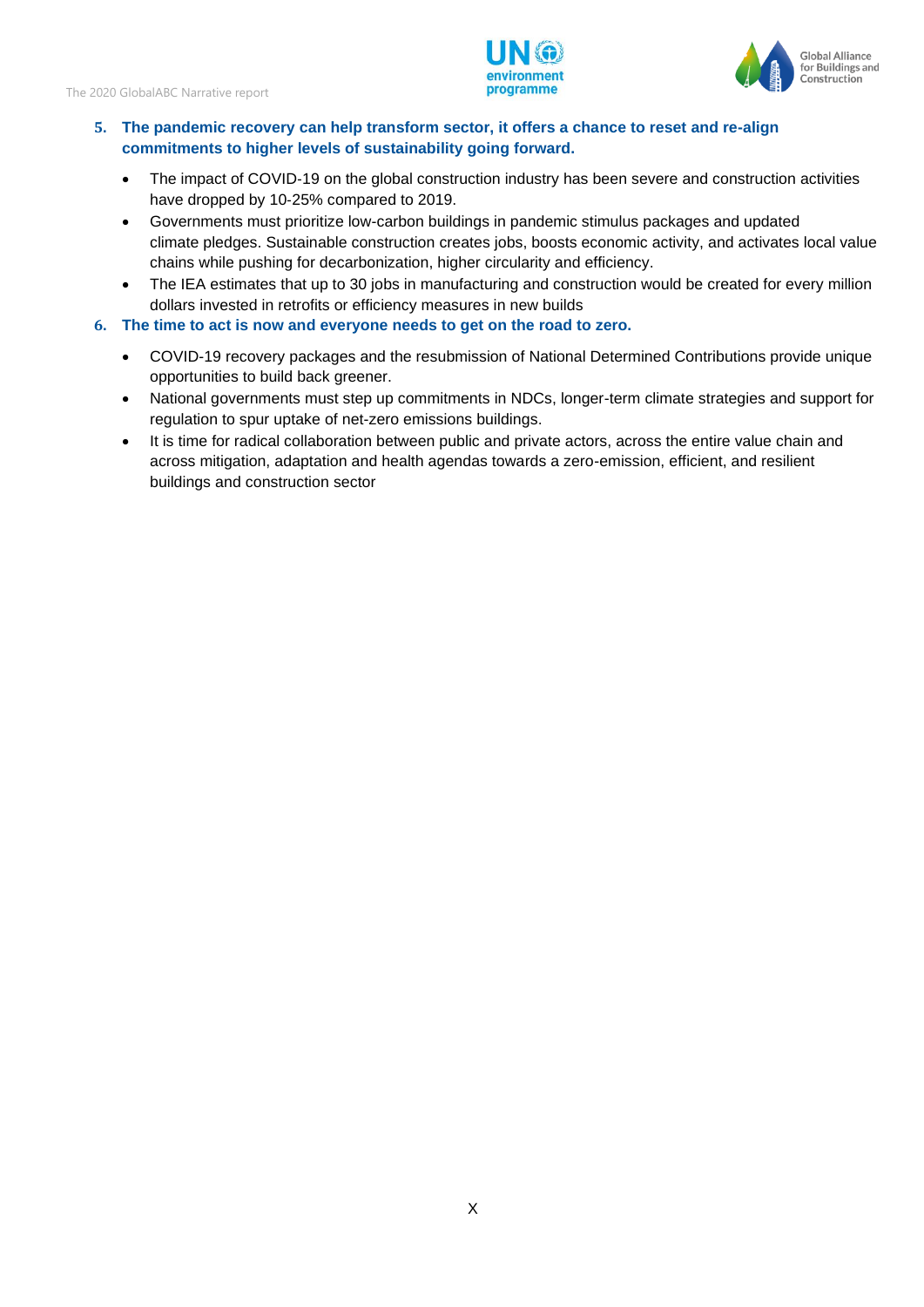



# <span id="page-20-0"></span>**Annex IV: The GlobalABC Steering Committee**

**National governments** (in alphabetical order):

- Canada Natural Resources Canada (NRCan). *Jerome Bilodeau, Katie Hicks.* Ottawa, Canada.
- French Republic Ministry of Ecological and Inclusive Transition (MTES) **– co-chair**. *Yves-Laurent Sapoval, Regis Meyer.* Paris, French Republic.
- Kingdom of Morocco Ministry of National Territory Planning, Land Planning, Housing and City Policy (MATNUHPV). *Majida El Ouardirhi, Soraya Khalil, Ilyas Essabai.* Rabat, Kingdom of Morocco.
- Swiss Confederation Swiss Agency for Development and Cooperation (SDC). *Gabriela Schafroth , Janine Kuriger, Kathrin Fuchs.* Bern, Swiss Confederation.
- Ukraine State Agency on Energy Efficiency and Energy Saving (SAEE). *Kyryl Tomliak.* Kiev, Ukraine.

**Local governments and related networks:** ICLEI-Local Governments for Sustainability. *Giorgia Rambelli.* Brussels, Kingdom of Belgium.

**Civil society, think tanks, and related networks** (in alphabetical order):

- Building Performance Institute Europe (BPIE). *Oliver Rapf.* Brussels, Kingdom of Belgium.
- China Academy of Building Research (CABR). *Qingqin Wang, Maolin Liu.* Beijing, People's Republic of China.
- World Green Building Council (WorldGBC). *Cristina Gamboa, Audrey Nugent.* London, United Kingdom.

**Private sector enterprises and related networks:** LafargeHolcim. *Cedric De Meeûs.* Swiss Confederation. **Intergovernmental organizations:** International Energy Agency (IEA). *Thibaut Abergel.* Paris, French Republic. **Work Areas:** 

- 1. World Resources Institute (WRI). *Debbie Weyl.* Washington, DC, United States of America (USA).
- 2. German Federal Ministry for the Environment (BMU)/dena. *Vera Rodenhoff, Julia Schweigger, Isabel Geppert, Ludwig Labuzinski (dena).* Berlin, Federal Republic of Germany.
- 3. World Business Council for Sustainable Development (WBCSD) **– co-chair.** *Roland Hunziker.* Geneva, Switzerland.
- 4. Programme for Energy Efficiency in Buildings (PEEB)/GiZ. *Christiana Hageneder.* Paris, French Republic.
- 5. CUES Foundation. *York Ostermeyer.* The Netherlands.

**UN Environment Programme as GlobalABC Secretariat host, including consultants.** *Martina Otto, Joo Ha, Nora Steurer.* Paris, France.

**Co-chairs:** 

- **1. French Republic - Ministry of Ecological and Inclusive Transition (MTES)***, Yves-Laurent Sapoval, Régis Meyer.* Paris, France
- **2. World Business Council for Sustainable Development (WBCSD),** *Roland Hunziker. Geneva, Switzerland.*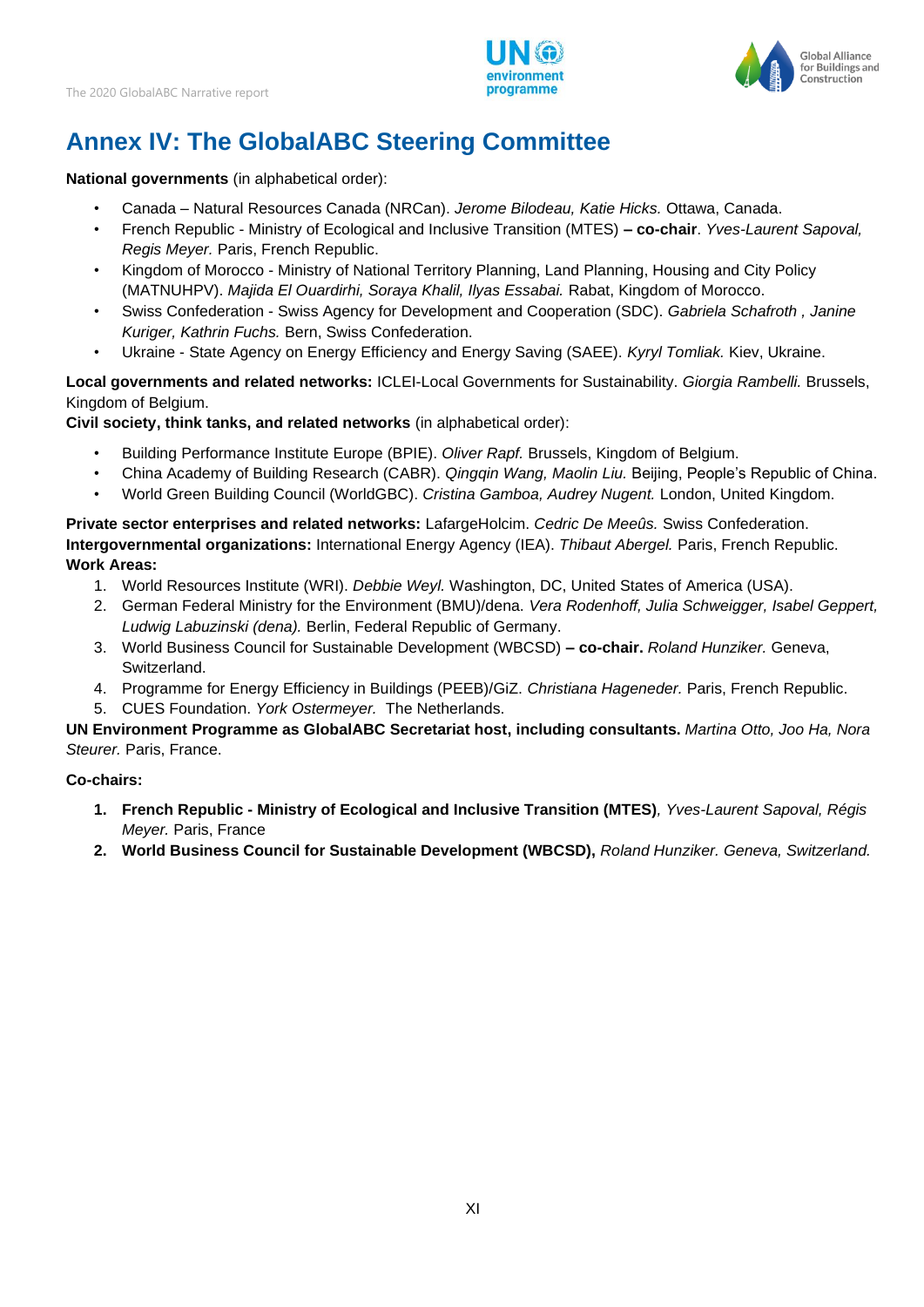



# <span id="page-21-0"></span>**Annex V: All GlobalABC members**

| <b>Country name / abbreviation</b>          | <b>Institution / full name</b>                                                                     |
|---------------------------------------------|----------------------------------------------------------------------------------------------------|
| National governments (30)                   |                                                                                                    |
| Argentine Republic                          | Ministry of Environment and Sustainable Development                                                |
| Republic of Armenia                         | Ministry of Urban Development                                                                      |
| Republic of Austria                         | Federal Ministry of Agriculture, Forestry, Environment and Water                                   |
|                                             | Management                                                                                         |
| Federative Republic of Brazil               | Ministry of the Environment                                                                        |
| Republic of Cameroon                        | Ministry of Housing and Urban Development                                                          |
| Canada                                      | Natural Resources Canada                                                                           |
| Croatia                                     | Croatian Government Real Estate Agency                                                             |
| Cote D'Ivoire                               | Ministry of Health, Environment and Sustainable                                                    |
|                                             | Development/Ministre de la Salubrité, de l'Environnement et du                                     |
|                                             | Développement Durable (MINSEDD)                                                                    |
| Cyprus                                      | Cyprus department of public works                                                                  |
| Republic of Djibouti                        | Agence Djiboutienne pour la Maîtrise d'Énergie (ADME) / Djiboutian<br>Agency for Energy Management |
| Republic of Finland                         | Ministry of the Environment                                                                        |
| French Republic                             | Ministry of Ecological & Inclusive Transition (METS) & Ministry of                                 |
|                                             | Territorial Cohesion (MCT)                                                                         |
| Federal Republic of Germany                 | Federal Ministry for Economic Affairs and Energy                                                   |
| Japan                                       | Ministry of Land, Infrastructure, Transport and Tourism                                            |
| Hashemite Kingdom of Jordan                 | Ministry of Energy and Mineral resources MEMR - Jordan                                             |
|                                             | Renewable Energy and Energy Efficiency Fund JREEEF                                                 |
| Mongolia                                    | Ministry of Road, Transportation, Construction and Urban                                           |
|                                             | Development                                                                                        |
| Kingdom of Morocco                          | Ministry of National Territory Planning, Land Planning, Housing and                                |
|                                             | City Policy (MATNUHPV)                                                                             |
| Kingdom of Norway                           | Ministry of Climate and Environment                                                                |
| Republic of Peru                            | Ministry of Housing, Construction and Sanitation                                                   |
| <b>Russian Federation</b>                   | Ministry of Construction, Housing, and Utilities                                                   |
| Republic of Senegal                         | Ministry of Environment and Sustainable Development                                                |
| Republic of Singapore                       | <b>Building and Construction Authority</b>                                                         |
| Kingdom of Sweden                           | Ministry of Enterprise and Innovation, Department for Housing and                                  |
|                                             | Transport                                                                                          |
| <b>Swiss Confederation</b>                  | Swiss Agency for Development and Cooperation                                                       |
| Republic of Tunisia                         | Ministry of Housing and Spatial Planning                                                           |
| Ukraine                                     | State Agency on Energy Efficiency and Energy Saving                                                |
| <b>United Arab Emirates</b>                 | Ministry of Infrastructure Development                                                             |
| <b>United Mexican States</b>                | Secretariat of Agrarian, Land, and Urban Development &                                             |
|                                             | Secretariat of Energy                                                                              |
| United States of America                    | United States Department of Energy                                                                 |
| Socialist Republic of Vietnam               | Ministry of Natural Resources and Environment & Ministry of<br>Construction                        |
| Public agencies (6)                         |                                                                                                    |
| <b>ADEME</b>                                | The French Environment & Energy Management Agency                                                  |
| <b>AFD</b>                                  | French Development Agency                                                                          |
| Bosnia Chamber of commerce                  | Chamber of economy Bosnia and Hercegovina                                                          |
| <b>DENA</b>                                 | German energy agency - Federal Ministry for Economic Affairs and                                   |
|                                             | Energy BMWi                                                                                        |
| GIZ                                         | German Corporation for International Cooperation GmbH                                              |
| Swisscontact Peru                           | Swiss Foundation for Technical Cooperation                                                         |
| Local governments and related networks (12) |                                                                                                    |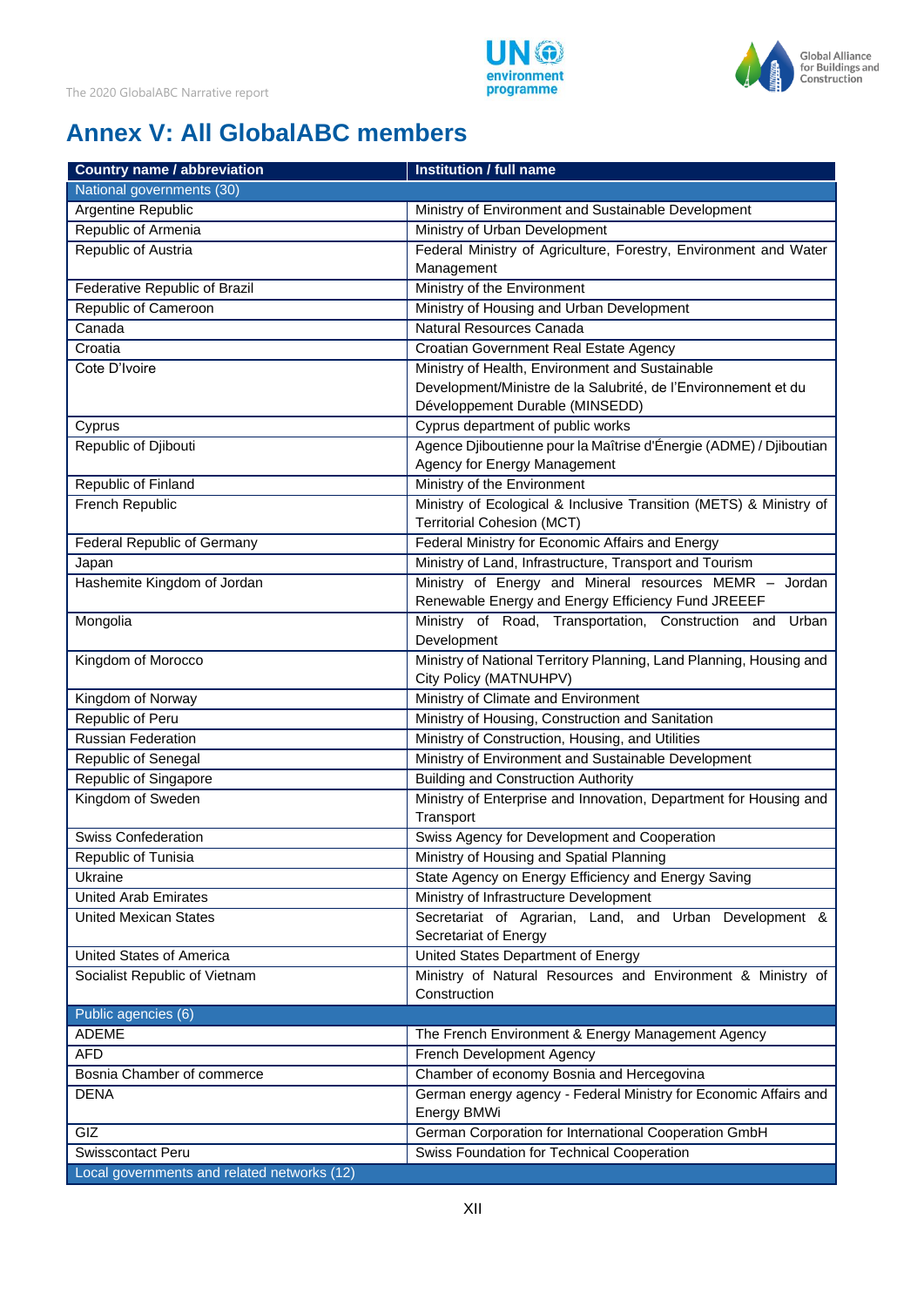



| State of California                                   | State of California                                                |
|-------------------------------------------------------|--------------------------------------------------------------------|
| <b>Dubai Land Department</b>                          | <b>Dubai Land Department</b>                                       |
| <b>ICLEI</b>                                          | <b>ICLEI - Local Governments for Sustainability</b>                |
| <b>Energy Cities</b>                                  | Energy Cities - Local Authorities in Energy Transition             |
| Lalitpur Metropolitan City                            | Lalitpur Metropolitan City, Nepal                                  |
| <b>City of Medellin</b>                               | Municipality of Medellin, Colombia                                 |
| Mexico City                                           | <b>Mexico City</b>                                                 |
| Province of Ontario                                   | Province of Ontario                                                |
| State of Tamil Nadu                                   | State of Tamil Nadu, India                                         |
| Tokyo Metropolitan Government                         | <b>Tokyo Metropolitan Government</b>                               |
| City of Vancouver                                     | <b>City of Vancouver</b>                                           |
| Capital City of Warsaw                                | Capital City of Warsaw                                             |
| Civil society organisations and related networks (39) |                                                                    |
| 10YFP SBC                                             | The Sustainable Buildings and Construction Programme of the One    |
|                                                       | Planet Network1                                                    |
| <b>ACE</b>                                            | Architects' Council of Europe                                      |
| <b>ALENER</b>                                         | Alliance for Energy Efficiency (Mexico)                            |
| Architecture 2030                                     | Architecture 2030                                                  |
| ARDEPAC                                               | Association pour la Recherche et la Promotion de l'Energie Durable |
|                                                       | en Afrique Centrale                                                |
| <b>AVN</b>                                            | Nubian Vault Association / La Voute Nubienne                       |
| <b>BIM Africa</b>                                     | <b>BIM Africa</b>                                                  |
| CAA                                                   | <b>Commonwealth Association of Architects</b>                      |
| Chile GBC                                             | Chile Green Building Council                                       |
| Climate-KIC                                           | Climate-KIC                                                        |
| Construction21                                        | Construction21                                                     |
| <b>CTCN</b>                                           | <b>Climate Technology Centre and Network</b>                       |
| <b>DGNB</b>                                           | German Sustainable Building Council                                |
| <b>ECREEE</b>                                         | <b>ECOWAS Centre for Renewable Energy and Energy Efficiency</b>    |
| <b>ENERGIES 2050</b>                                  | ENERGIES 2050                                                      |
| <b>FFB</b>                                            | Federation Française du Bâtiment                                   |
| Fibrenergie                                           | Fibrenergie                                                        |
| <b>GFHS</b>                                           | Global Forum on Human Settlements                                  |
| <b>GBCI</b>                                           | Green Business certification Washington DC                         |
| Global District Energy in Cities Initiative           | Global District Energy in Cities Initiative                        |
| <b>Housing Europe</b>                                 | <b>Housing Europe</b>                                              |
| <b>HUDCO</b>                                          | Housing and Urban Development Corporation Ltd. (A Government       |
|                                                       | of India Enterprise)                                               |
| <b>iiSBE</b>                                          | International Initiative for a Sustainable Built Environment       |
| <b>INTA</b>                                           | International Urban Development Association                        |
| <b>IPHA</b>                                           | International Passive House Association                            |
| $\overline{ICP}$                                      | Investor Confidence Project                                        |
| <b>NEEF</b>                                           | National Ecology and Environment Foundation (NEEF)                 |
| <b>OID</b>                                            | Observatoire de l'Immobilier Durable                               |
| Plan Bâtiment Durable                                 | Plan Bâtiment Durable                                              |
| R20 Regions of Climate Action                         | R20 Regions of Climate Action                                      |
| Renovate Europe                                       | Renovate Europe                                                    |

<sup>1</sup>The One Planet Network is the network of the 10 Year Framework of Programmes on Sustainable Consumption and Production Patterns (10YFP)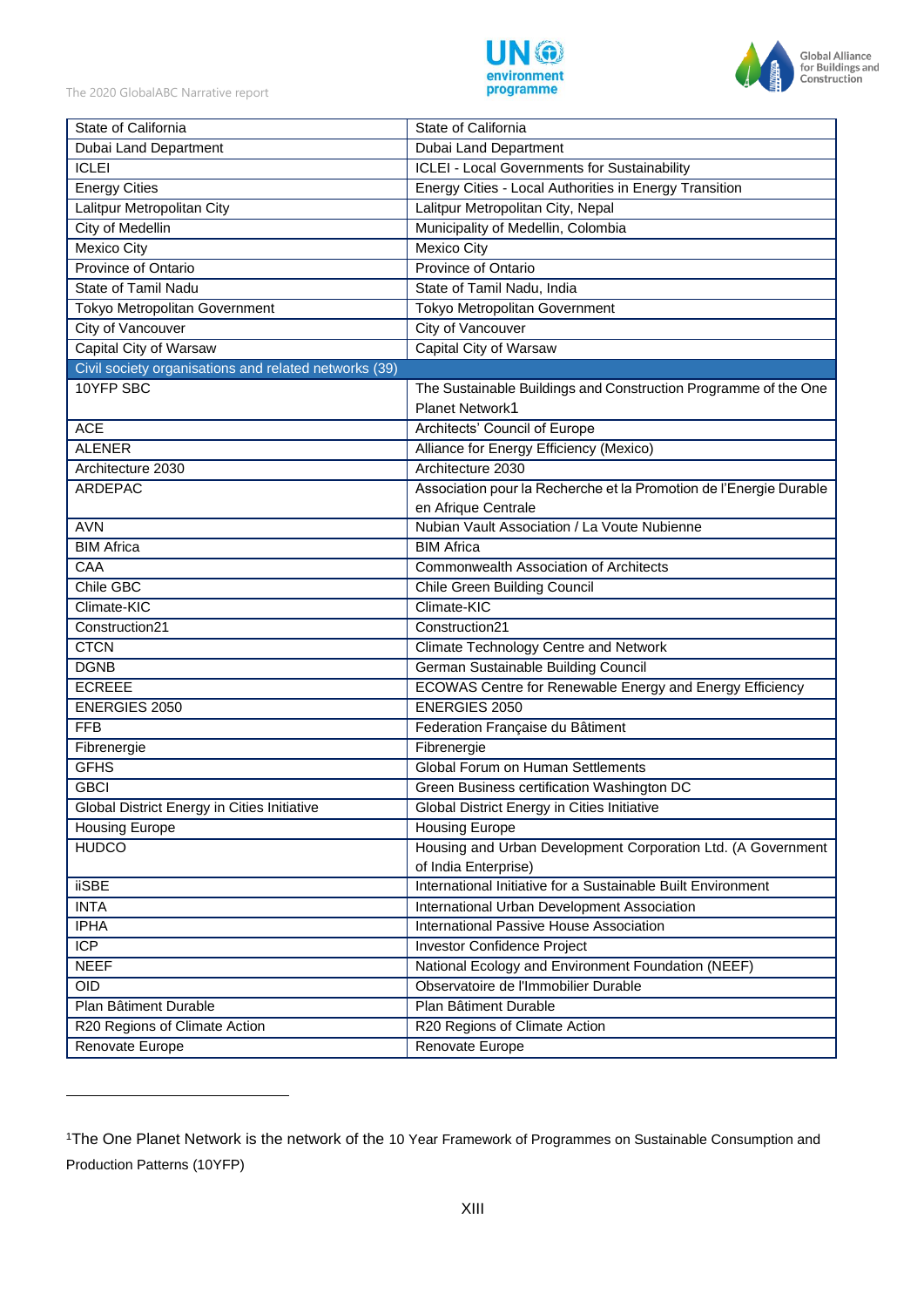



| <b>RHF</b>                                                  | Réseau Habitat et Francophonie                                 |
|-------------------------------------------------------------|----------------------------------------------------------------|
| <b>RIBA</b>                                                 | Royal Institute of British Architects                          |
| SEforALL                                                    | Sustainable Energy for All                                     |
| SWITCH-Asia SCP Facility                                    | <b>SWITCH-Asia SCP Facility</b>                                |
| <b>TERI</b>                                                 | The Energy and Resources Institute                             |
| The Prince of Wales's Corporate Leaders Group               | The Prince of Wales's Corporate Leaders Group                  |
| ULI                                                         | <b>Urban Land Institute</b>                                    |
| <b>UIA</b>                                                  | International Union of Architects                              |
| WorldGBC                                                    | World Green Building Council                                   |
| Foundations (1)                                             |                                                                |
| Solar Impulse Foundation                                    | Solar Impulse Foundation                                       |
| Research institutions/think tanks and related networks (19) |                                                                |
| <b>BPIE</b>                                                 | <b>Buildings Performance Institute Europe</b>                  |
| <b>CABR</b>                                                 | China Academy of building research                             |
| C <sub>2</sub> E <sub>2</sub>                               | Copenhagen Centre on Energy Efficiency                         |
| <b>CRCLCL</b>                                               | Cooperative Research Council for Low Carbon Living             |
| <b>CSTB</b>                                                 | Centre Scientifique et Technique du Bâtiment                   |
| <b>CUES</b>                                                 | <b>CUES</b>                                                    |
| <b>EREI</b>                                                 | European Real Estate Institute                                 |
| <b>GBN</b>                                                  | The Global Building Network                                    |
| <b>GBPN</b>                                                 | Global Buildings Performance Network                           |
| <b>GRIHA</b>                                                | Griha Council India                                            |
| <b>IFPEB</b>                                                | Institut français pour la performance du bâtiment              |
| <b>ITSPM</b>                                                | Instituto Technologico Superior P'urhépecha Mexico             |
| QF                                                          | <b>Qatar Foundation</b>                                        |
| <b>Re-Cities</b>                                            | Reimagining Cities foundation                                  |
| <b>RICS</b>                                                 | Royal Institution of Chartered Surveyors                       |
| <b>UCL</b>                                                  | University College London                                      |
| University of Buenos Aires                                  | University of Buenos Aires                                     |
| <b>WOODRISE Alliance</b>                                    | Institute of technology FCBA                                   |
| <b>WRI</b>                                                  | World Resources Institute                                      |
| Intergovernmental organizations/agencies (14)               |                                                                |
| <b>EACREE</b>                                               | East African centre of excellence for renewable Energy and     |
|                                                             | efficiency                                                     |
| <b>GEF</b>                                                  | The Global Environment Facility                                |
| <b>IEA</b>                                                  | International Energy Agency                                    |
| <b>IFC</b>                                                  | The International Finance Corporation                          |
| <b>IFDD</b>                                                 | Institut de la Francophonie pour le Développement Durable      |
| <b>IPEEC</b>                                                | International Partnership for Energy Efficiency Cooperation    |
| <b>IRENA</b>                                                | The International Renewable Energy Agency                      |
| <b>RCREEE</b>                                               | Regional Centre for Renewable Energy and Energy Efficiency     |
| <b>SACREE</b>                                               | Centre for renewable energy and energy efficiency (Africa)     |
| UN ECE                                                      | United Nations Economic Commission for Europe                  |
| <b>UNEP</b>                                                 | United Nations Environment Programme                           |
| UNEP FI                                                     | United Nations Environment Programme Finance Initiative        |
| <b>UN-Habitat</b>                                           | United Nations Human Settlements Programme                     |
| The World Bank ESMAP                                        | The World Bank / Energy Sector Management Assistance Program   |
| Private sector enterprises and related networks (32)        |                                                                |
| Autodesk                                                    | Autodesk                                                       |
| Arquitenco                                                  | Arquitectura en Construccion (Arquitenco)                      |
| <b>Broad Group</b>                                          | <b>Broad Group</b>                                             |
| CBCS/CCCS                                                   | Brazilian Sustainable Construction Council/ Consejo Colombiano |
|                                                             | de Construcción Sostenible                                     |